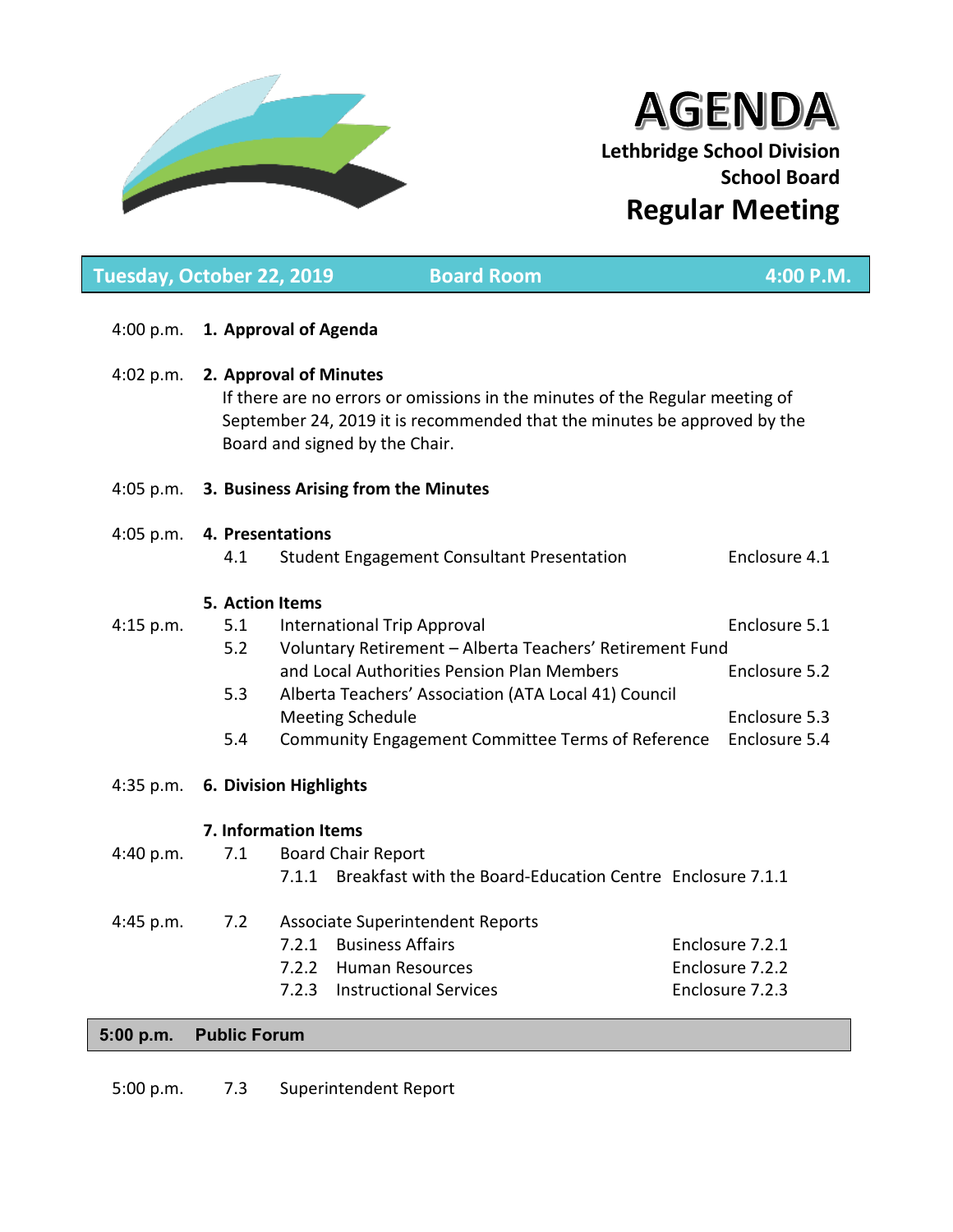| 7.3.1 51-25 Club Banquet<br>Enclosure 7.3.1              |  |
|----------------------------------------------------------|--|
| 7.3.2 Acknowledgements of Excellence<br>Enclosure 7.3.2  |  |
| 7.3.3 Board Priorities Report<br>Enclosure 7.3.3         |  |
| Enclosure 7.3.4<br>7.3.4 Donations and Support           |  |
| 7.3.5 Snacks with the Superintendents                    |  |
| - Immanuel Christian Secondary School<br>Enclosure 7.3.5 |  |
| Enclosure 7.3.6<br>7.3.6 Calendar of Events              |  |

## **8. Reports**

5:15 p.m. 8.1 Poverty Intervention Committee – October 1, 2019 Enclosure 8.1 8.2 Division School Council – October 7, 2019 Enclosure 8.2 8.3 Community Engagement Committee – October 10, 2019 Enclosure 8.3 8.4 Policy Advisory Committee – October 16, 2019 Enclosure 8.4 8.5 A.S.B.A. General Meeting – October 16, 2019 Enclosure 8.5

## **9. Correspondence - Received**

5:20 p.m.

## **10. Correspondence - Sent**

| 5:25 p.m. | 10.1 Education Minister LaGrange - September 18, 2019 | Enclosure 10.1 |
|-----------|-------------------------------------------------------|----------------|
|           | 10.2 City of Lethbridge – September 25, 2019          | Enclosure 10.2 |
|           | $\cdots$                                              | $\sim$ $\sim$  |

- 10.3 Education Minister LaGrange September 25, 2019 Enclosure 10.3
- 5:30 p.m. **Adjournment**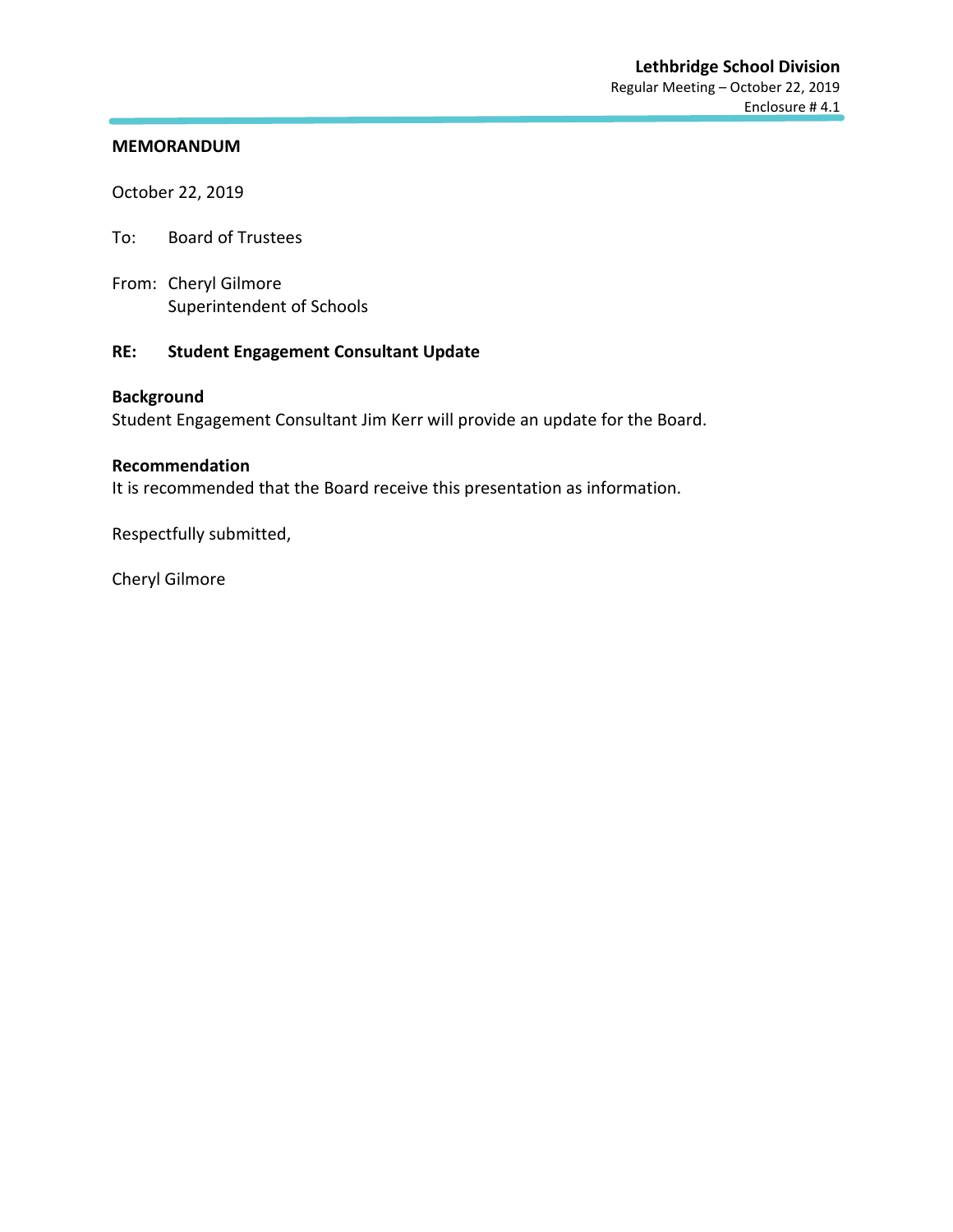October 22, 2019

To: Board of Trustees

From: Morag Asquith, Associate Superintendent, Division of Instructional Services

## **Re: Approval of International Trips**

## **Background**

Winston Churchill High School (WCHS) is requesting approval to take a group of students on a study tour of Central Europe during Easter break of 2021. The trip would be organized with *Explorica*, one of the largest and most reputable student travel companies in North America. The educational benefits of the trip and the proposed itinerary are attached. The estimated cost per student is \$3,500.00. Fundraising opportunities will be explored to offset the cost of the trip.

## **Recommendation**

That the WCHS study tour of Central Europe during Easter break of 2021 be approved, on the condition that all district policies and procedures are strictly followed.

Respectfully submitted,

Morag Asquith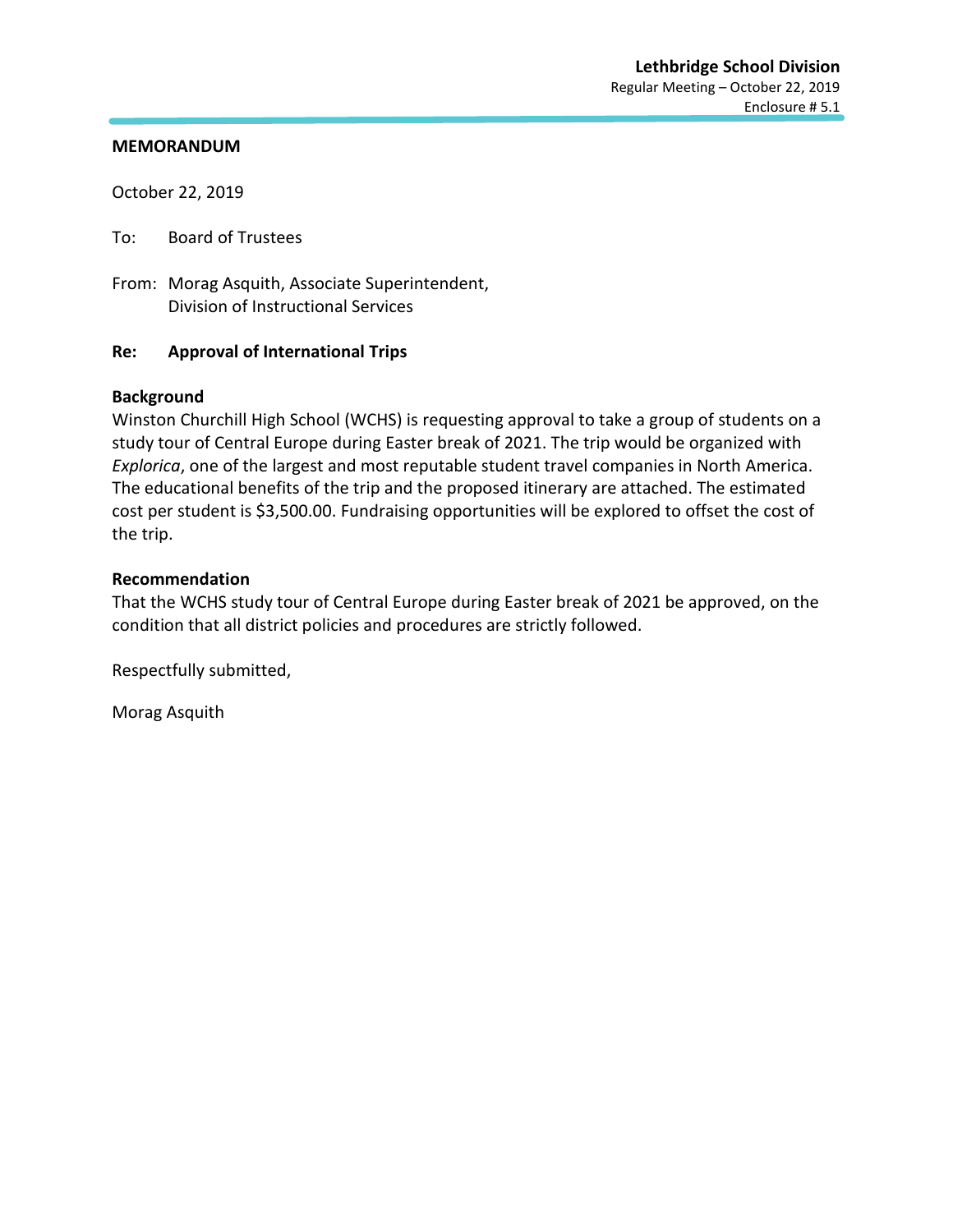October 22, 2019

To: Board of Trustees

From: Rik Jesse Associate Superintendent, Human Resources

## **RE: Voluntary Retirement – Alberta Teaches' Retirement Fund Members and Local Authorities Pension Plan Members**

## **Background:**

For the past several years, the Board has approved a Voluntary Retirement Plan for the Alberta Teachers' Association Retirement Fund Members, Canadian Union of Public Employees (CUPE) 290, CUPE 2843 and non-union employees. This opportunity for staff members has facilitated the hiring process for the following year.

This plan allows staff members of the Alberta Teachers' Association Retirement Fund Members and Local Authorities Pension Plan to retire as of January 31, 2020 and then begin a temporary contract with the Board effective February 1, 2020– June 30, 2020 (or the end date as per the appropriate employee calendar).

## **Recommendation:**

That the Board extend the Voluntary Retirement Package to all employees who are members of the Teacher Retirement Fund and Local Authorities Pension Plan (CUPE 290, CUPE 2843 and non-union employees) who, by December 6, 2019, submit a letter of retirement effective January 31, 2020. Such employees will be offered a temporary contract effective February 1, 2020 – June 30, 2020 (or the end date as per the appropriate employee calendar).

Respectfully submitted,

Rik Jesse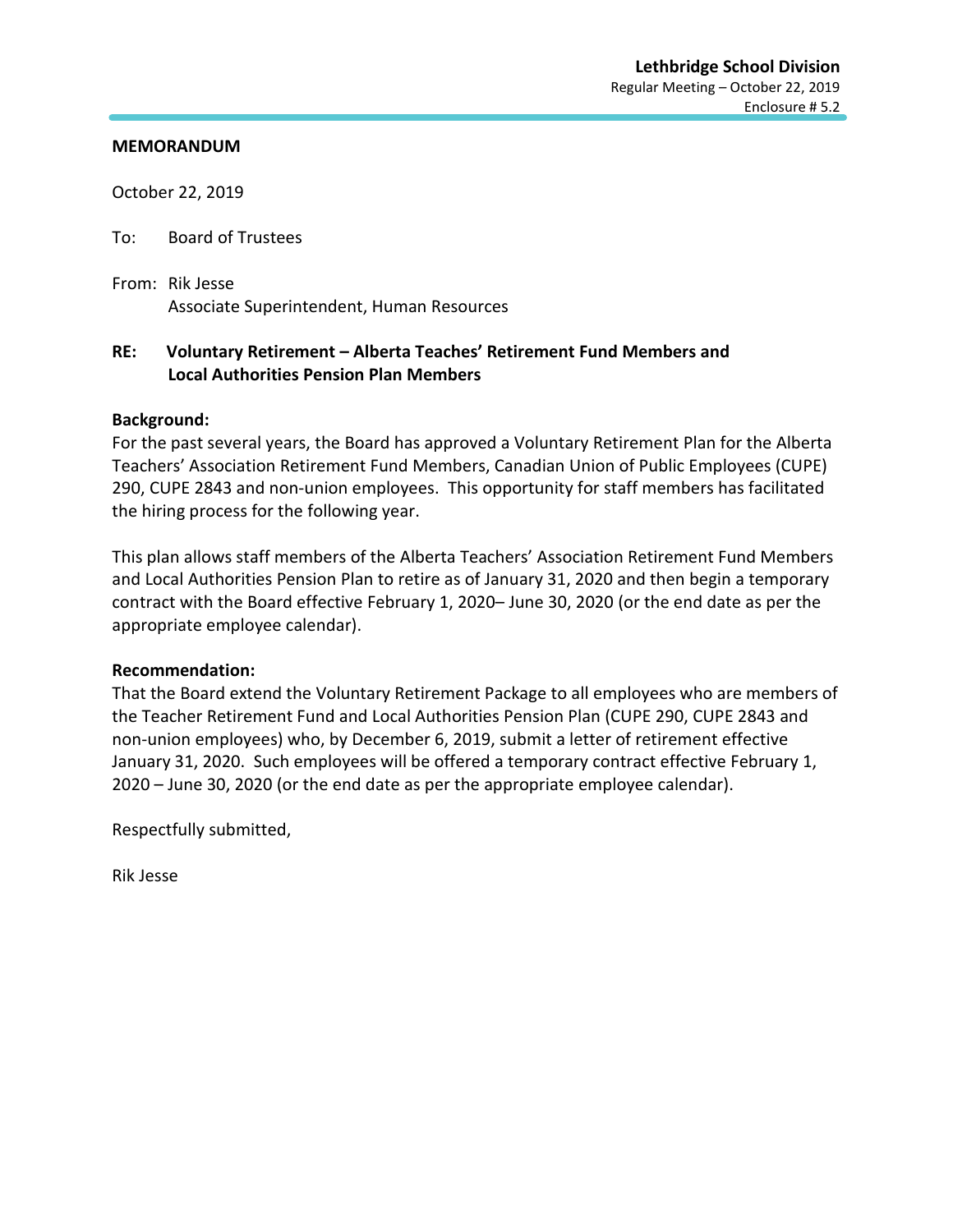October 22, 2019

To: Board of Trustees

From: Cheryl Gilmore Superintendent of Schools

## **RE: Alberta Teachers' Association (ATA) Local Council Meeting Schedule**

## **Background**

An excellent relationship exists between the Board of Trustees and its employee groups. Two examples of this collaborative relationship are the attendance by a member of the ATA Local Executive at all Board meetings and the open invitation that the ATA Local Executive to the Board to have a Trustee attend Local Council meetings.

The meeting dates for the balance of the year are shown below:

November 6 - Attwell Building December 4 – Christmas Dinner Meeting – Sandman Signature Lethbridge Lodge January 8 – Attwell Building February 5 - Attwell Building March 4 - Attwell Building April 1 - Attwell Building May 6 - Attwell Building June 3 – Dinner Meeting – location TBD

## **Recommendation**

It is recommended that the Board receive this report as information and that a trustee be identified for each month to attend the remaining 2019-2020 ATA Local Council meetings.

Respectfully submitted,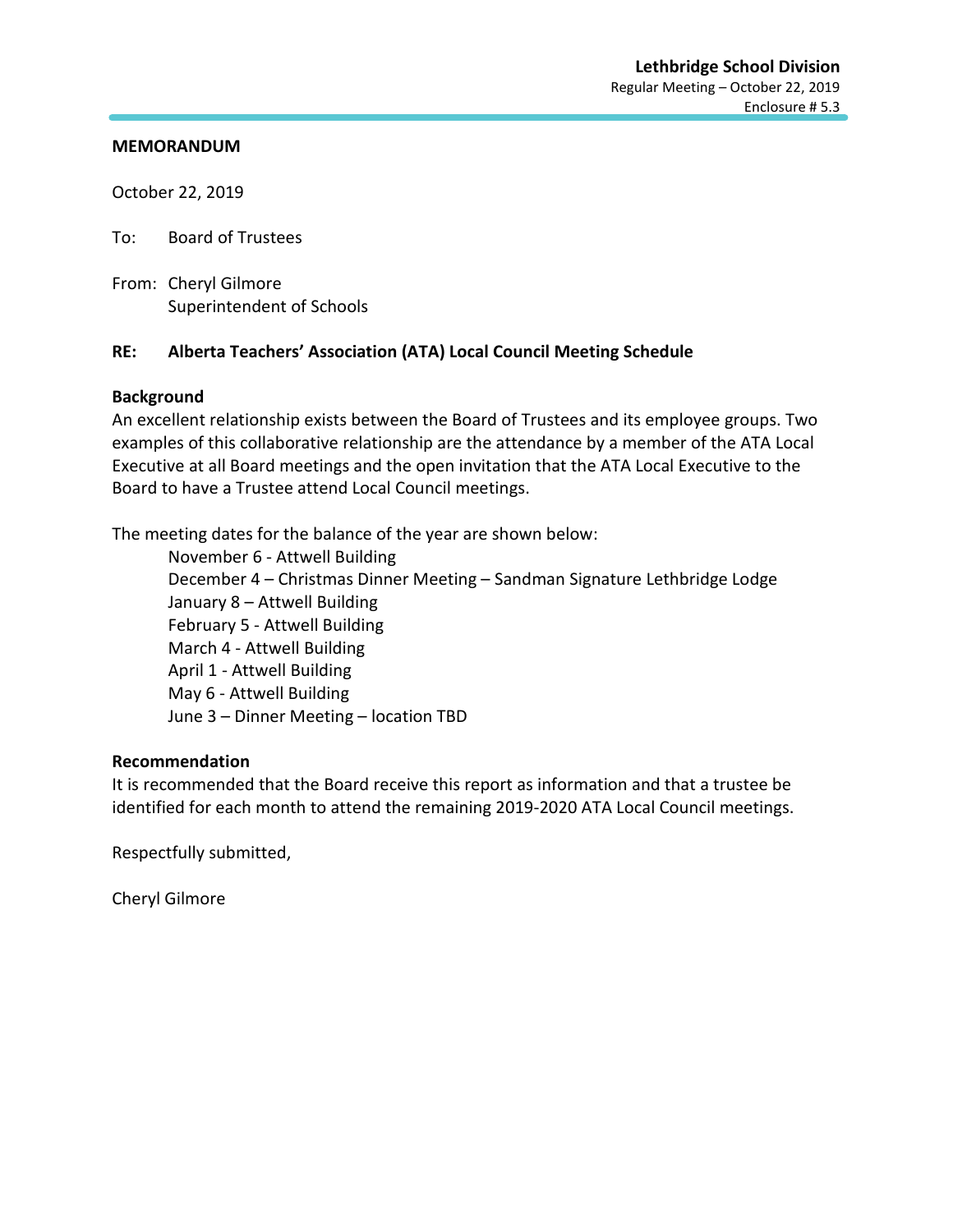October 22, 2019

To: Board of Trustees

From: Cheryl Gilmore Superintendent of Schools

## **RE: Community Engagement Committee Terms of Reference**

## **Background**

The Community Engagement Committee had their first meeting and made changes to the Terms of Reference which are attached with changes marked in red.

## **Recommendation**

It is recommended that the Board approve the Community Engagement Committee Terms of Reference as presented.

Respectfully submitted,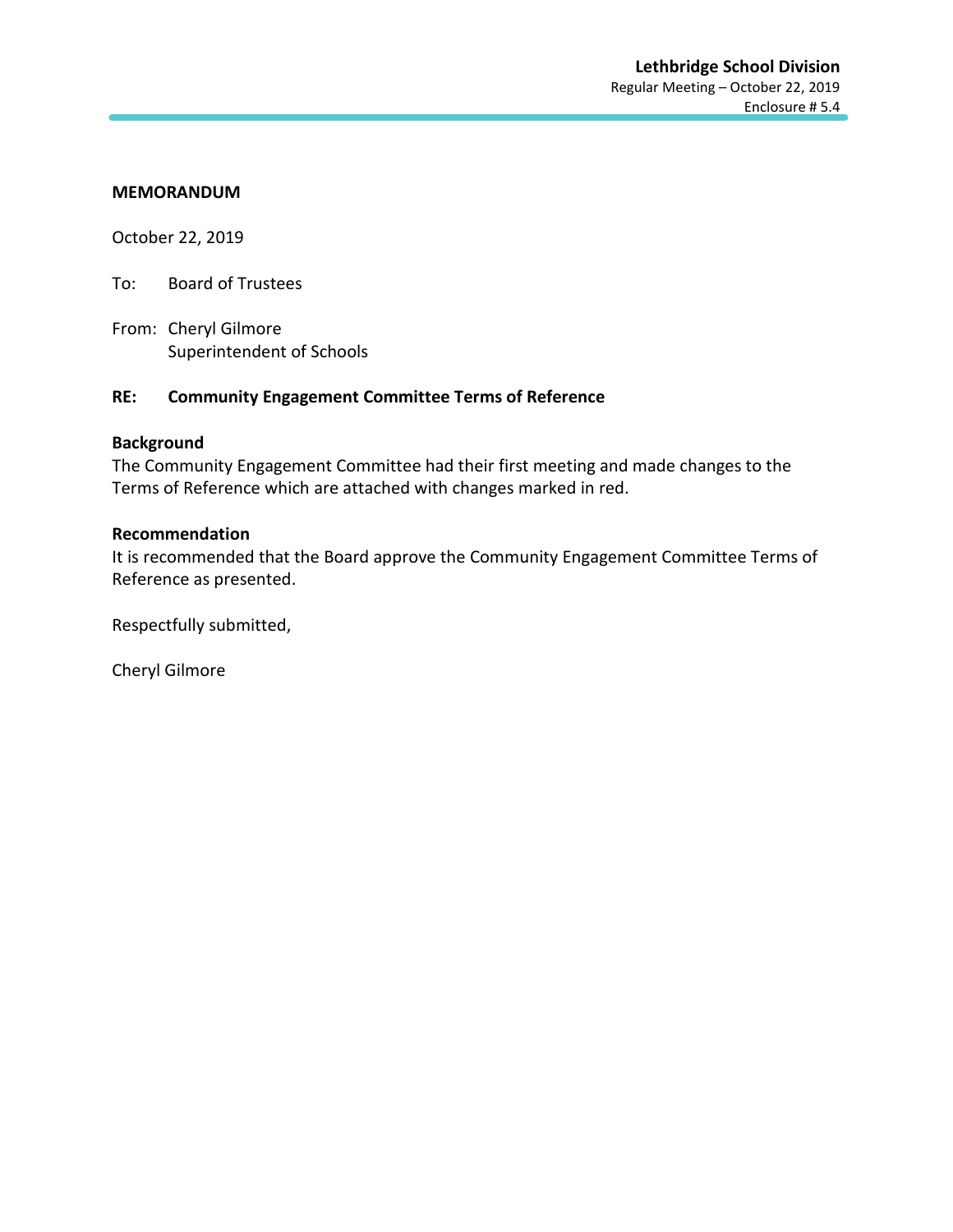October 22, 2019

To: Board of Trustees

From: Cheryl Gilmore Superintendent of Schools

## **RE: Breakfast with the Board – Education Centre**

## **Background**

Lethbridge School Division trustees have a long-standing practice of visiting division facilities in order to better understand the operations at each site. Visits by trustees are truly appreciated by staff.

On a monthly basis trustees meet with the staff of one division site for a continental breakfast. The informal meeting provides an opportunity for staff to share highlights of their work with trustees. Additionally, trustees can share information about division initiatives and respond to questions staff members may have.

Breakfast with the Board has been scheduled at the Education Centre on Wednesday, November 6, 2019 from 8:00 to 8:30 a.m.

## **Recommendation**

It is recommended that the Board receive this report as information.

Respectfully submitted,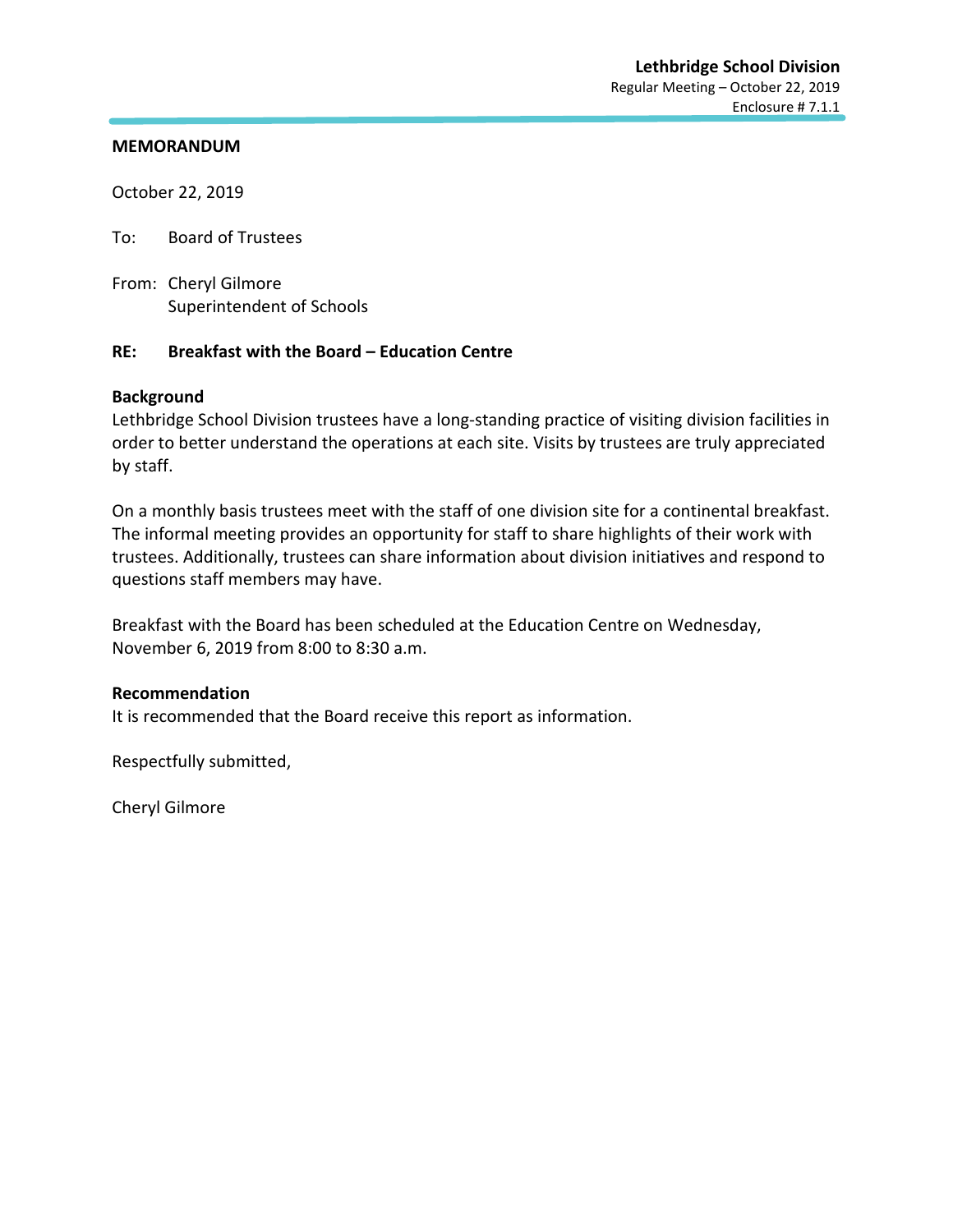October 22, 2019

- To: Board of Trustees
- From: Christine Lee Associate Superintendent, Business Affairs

## **RE: Business Affairs Report**

## **Background**

The October 2019 report of the Associate Superintendent Business Affairs is attached.

## **Recommendation**

It is recommended that the Board receive this report as information.

Respectfully submitted,

Christine Lee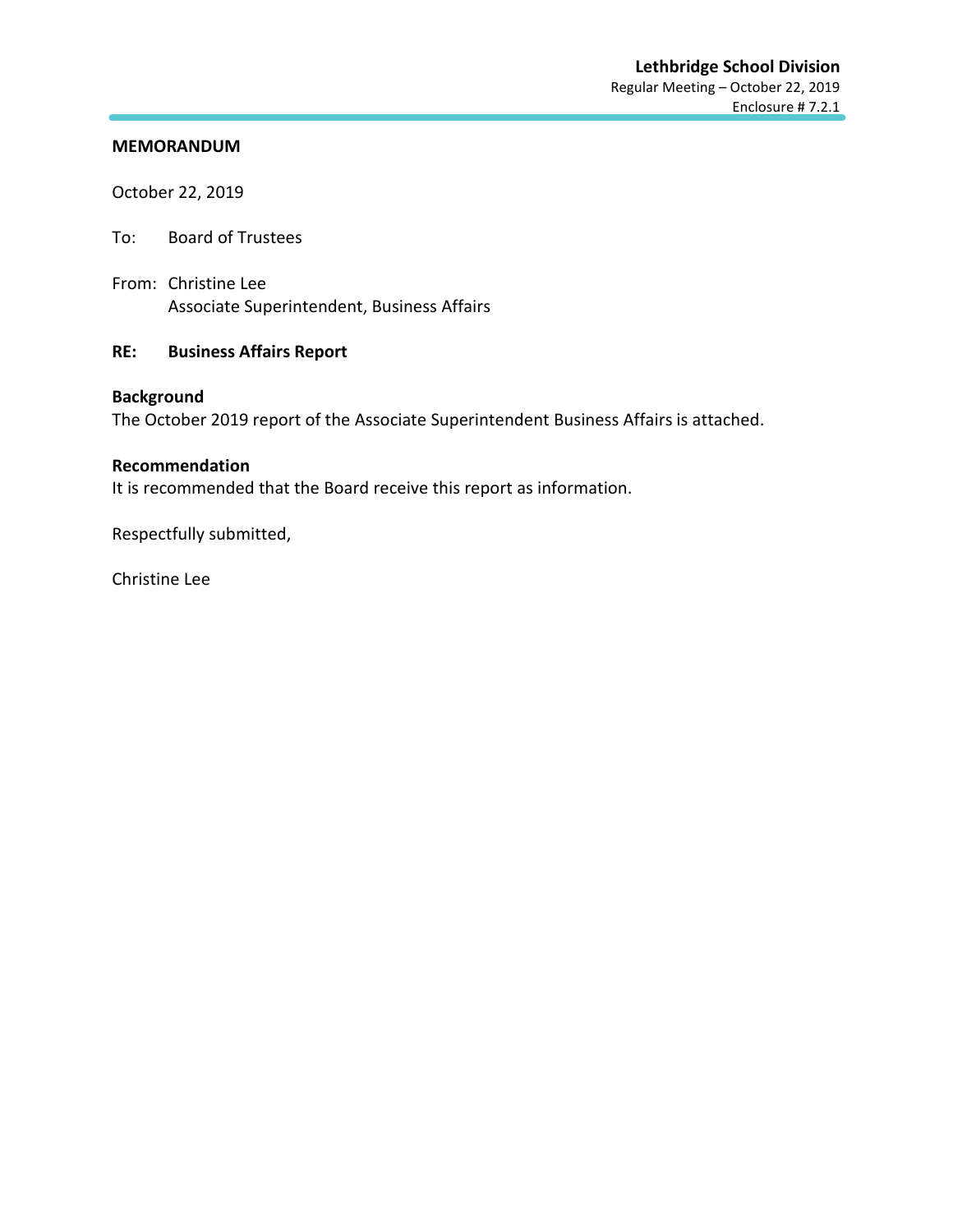October 22, 2019

- To: Board of Trustees
- From: Rik Jesse Associate Superintendent, Human Resources

## **RE: Human Resources Report**

## **Background**

The October 2019 report of the Associate Superintendent Human Resources is attached.

## **Recommendation**

It is recommended that the Board receive this report as information.

Respectfully submitted,

Rik Jesse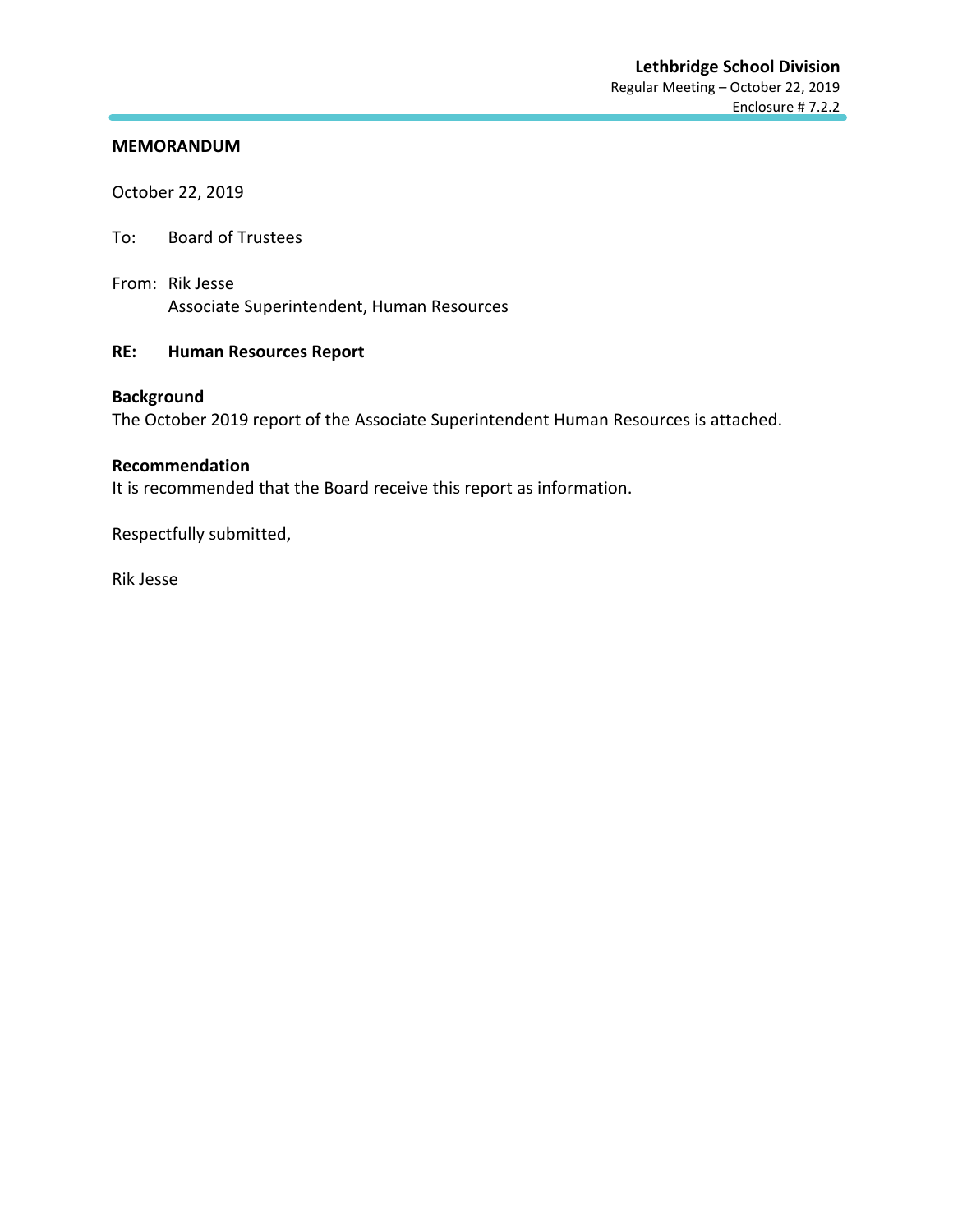October 22, 2019

- To: Board of Trustees
- From: Morag Asquith Associate Superintendent, Instructional Services

## **RE: Instructional Services Report**

## **Background**

The October 2019 report of the Associate Superintendent Instructional Services is attached.

#### **Recommendation**

It is recommended that the Board receive this report as information.

Respectfully submitted,

Morag Asquith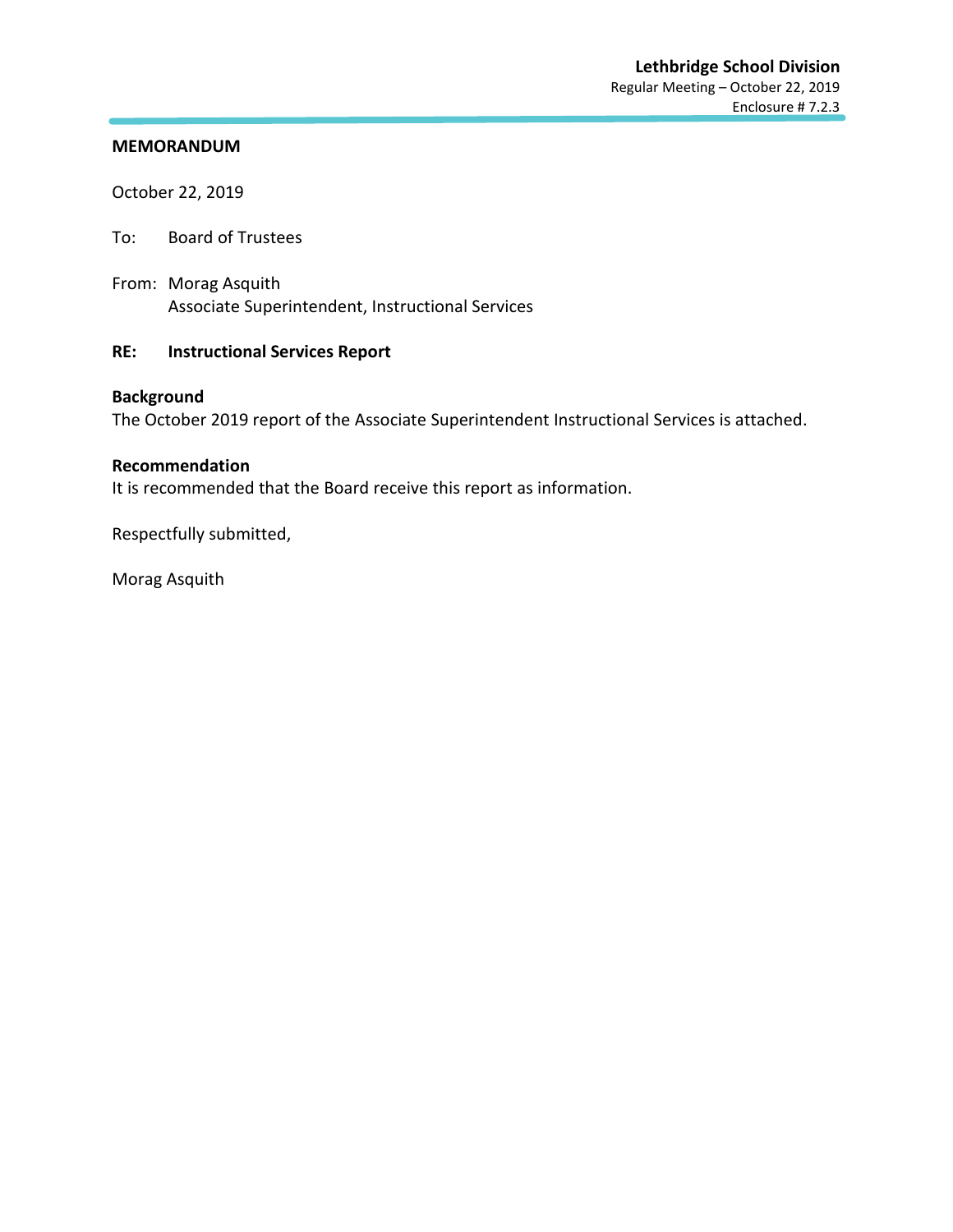October 22, 2019

To: Board of Trustees

From: Cheryl Gilmore Superintendent

## **Re: 51-25 Celebration Banquet held September 25, 2019**

## **Background**

Each year the Board recognizes staff members who have served with the Division for 25 years or more. The Board hosts a dinner for all the members of the 51-25 club and their guest and takes the opportunity to formally congratulate the staff members who have completed their 25<sup>th</sup> year with the Division.

The 51-25 celebration was held on September 25, 2019 at the Sandman Signature Lethbridge Lodge.

The new members of the 51-25 club are:

| Jacquie Lowe           | Johny Mantello    | Alana McClain  |
|------------------------|-------------------|----------------|
| Jackie Motokado-Bryant | Jennifer Robinson | Donna Stodolka |
| LeeAnne Tedder         |                   |                |

## **Recommendation**

It is recommended that the Board receive this report as information.

Respectfully submitted,

Cheryl Gilmore Superintendent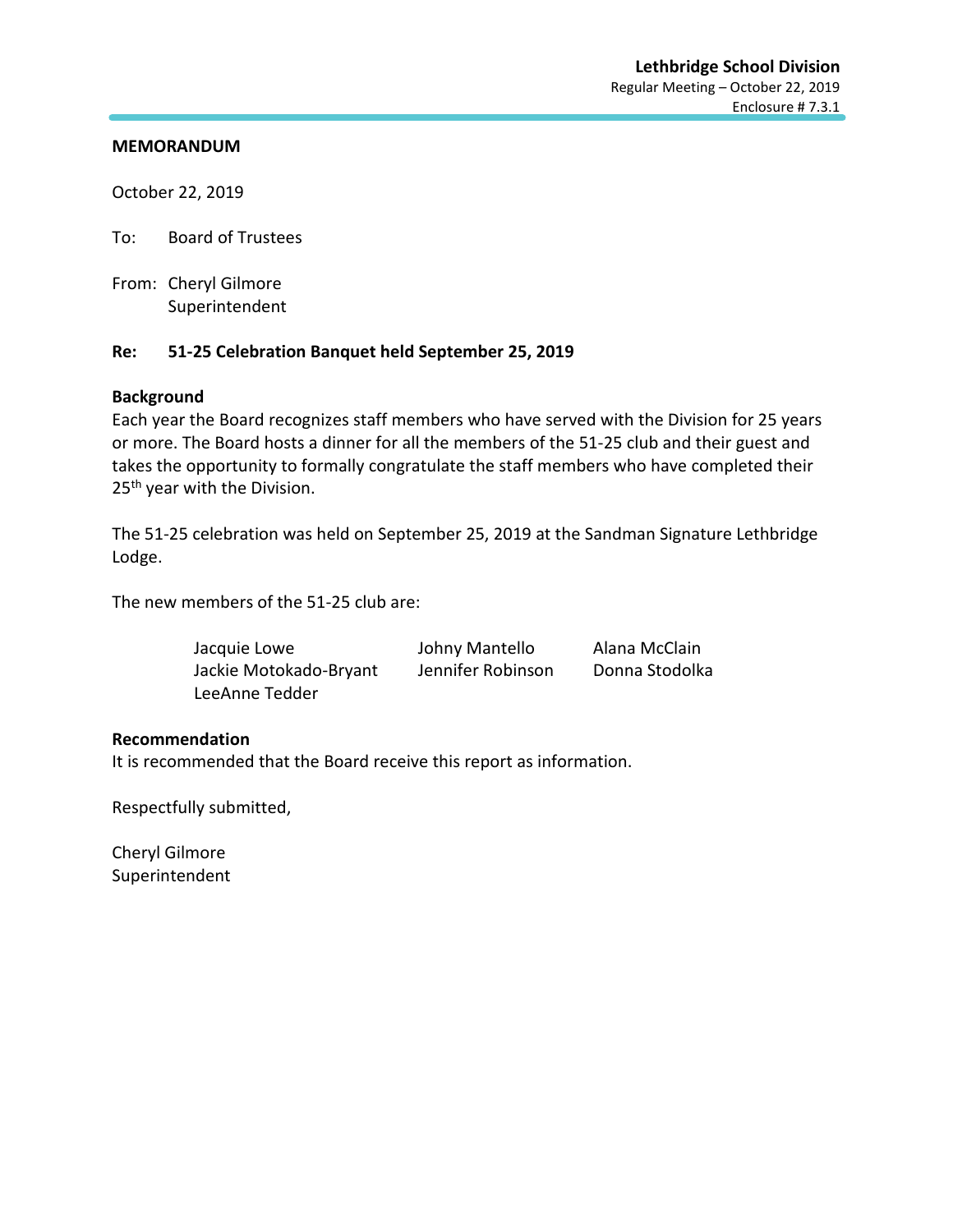October 22, 2019

To: Board of Trustees

From: Cheryl Gilmore Superintendent of Schools

## **RE: Acknowledgements of Excellence**

## **Background**

The Board has a long-standing practice of acknowledging the efforts of students and staff whose commitment to excellence has resulted in outstanding achievement. Details of accomplishments of note are provided as information. Congratulations to the following Division staff and students:

Immanuel Christian Secondary School grade 7 student, **Moriah Van't Land,** has had the chance to work with Kaetlyn Osmond and Elvis Stojko at Lethbridge Skating Club seminars. Rock the Rink was in Lethbridge October 17 and Moriah was the Special Olympics guest skater.

A student was exhibiting unusual behaviours, staff member **Martine Rollingson** communicated to parents right away to express her concern and the parents then took the child to the eye doctor and was immediately taken to Children's Hospital and operated on the next day for a condition that was life threatening.

Chinook High School staff **Leta Layton, DeAndra Sullivan,** and **Billy Baum** engaged in a learning project with **John Chief Calf** that focused on the infusion of Indigenous perspective in different curriculum areas. The project truly models the kind of thinking and growth that will lead to the realization of Indigenous understandings as an integral prat of teacher and student learning. A video capturing reflection on the project can be found on the Lethbridge Division website at: [https://www.lethsd.ab.ca/our-district/news/post/chinook-participates-in-innovative-learning](https://www.lethsd.ab.ca/our-district/news/post/chinook-participates-in-innovative-learning-shared-project)[shared-project](https://www.lethsd.ab.ca/our-district/news/post/chinook-participates-in-innovative-learning-shared-project)

**Gilbert Paterson Cross Country** team won all six LSAA Divisions and the South Zone 1J championship this month.

**Ruth Vanden Heuvel**, teacher at ICES who is a very busy and dedicated homeroom teacher and organized an awesome Terry Fox run / walk.

WCHS student, **Manga Bukuru** won the U15 Boys Outdoor Social Nationals in mid-October. The event was held in Edmonton, Alberta. Manga scored the winning penalty kick to send Alberta to the finals against Foothills. Alberta won 2-1 in the final.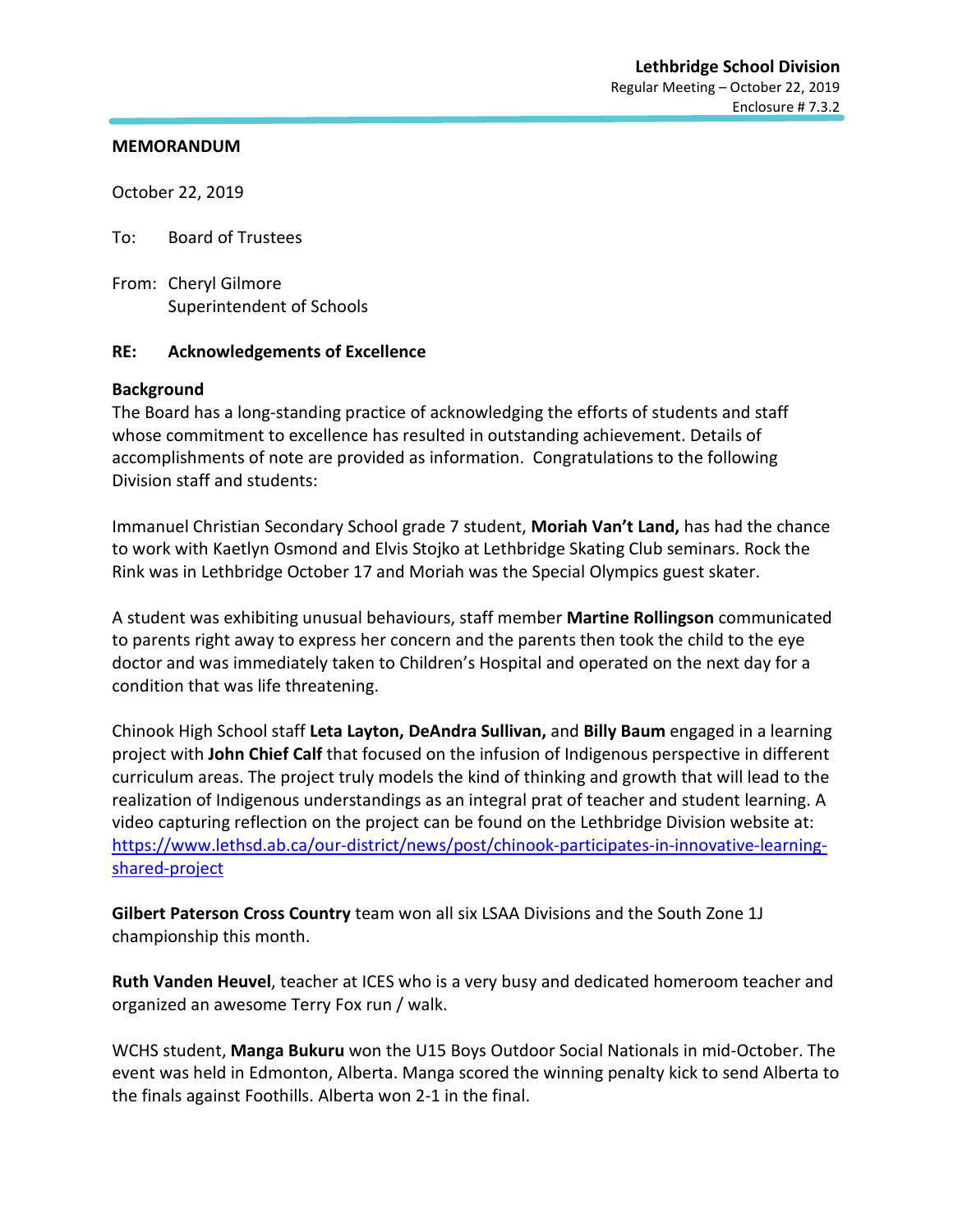WCHS student, **Jack Harding** was selected to the boy's U18 Team Alberta Francophone Volleyball team, which will represent the province at the Canadian Francophone Games in July in Victoria.

**Westminster School** renovations are making a difference. Upstairs hallway have new lights, heating and air conditioning, new teaching walls, and every student has their own locker. Teaching staff (photo), parents and students are very appreciative of the upgrades, and it really creates a sense of care and support for our community directly to the students of Westminster School. The bright, temperature controlled teaching spaces are making a real difference to learning. No more sweating (or freezing) impacting the people of the upstairs hallway!

Outside, the covered structure that surrounded our backdoor was taken down and our bright welcoming doors have completely eliminated the community traffic that used this area for less sanitary activities. It is a change that has solved a daily problem for us and is so appreciated.

The new lights along the back of our building light up our school yard and the surrounding park area like an airport at night. The foot traffic that found shadowy shelter in this area are not frequenting here as a result and it makes those attending the Westminster Hall, the pool area and the park feel much safer during the shorter and darker days of winter. This is an improvement that has school, and community impact and is making a real difference. Overall our improvements

send a message of care and expectation for good things to come in our community. It has literally solved much of the needle, loitering, littering, and public sanitation issues that impacted our building. A true example of Universal Design for Learning! Design changes that impact the use of public space and improve opportunity and access for all. Thank you to **Daniel Heaton** and **Chris Chapman** and to the Division team that has helped finance and vision these improvements to Westminster School. They are making a difference to our school, students and community.

**Karen Rancier**, Director of Curriculum and Instruction, **Ann Muldoon**, Director of Inclusive Education, and their team for the organization of a learning day for teachers in middle and elementary school, as well as support staff. High quality sessions were delivered at three different venues targeting the learning priorities developed collectively. Thank-you to the school site administrators at G.S. Lakie, Senator Joyce Fairbairn, and Gilbert Paterson for ensuring the facilities were prepared for the sessions.

Staff who delivered sessions at the Elementary Learning Day: **Erin Hurkett** for an indepth, practical and informative session on ELL Benchmarking; **Jenn Giles** for an engaging session that inspires interactive math strategies that can be integrated seamlessly; École Agnes Davidson staff (**Megan Cummins, Matt Vanden Dungen, Chris Firth, Tom Scott, Brandon Morrison**) on behalf of all school staff, for sharing their literacy journey.



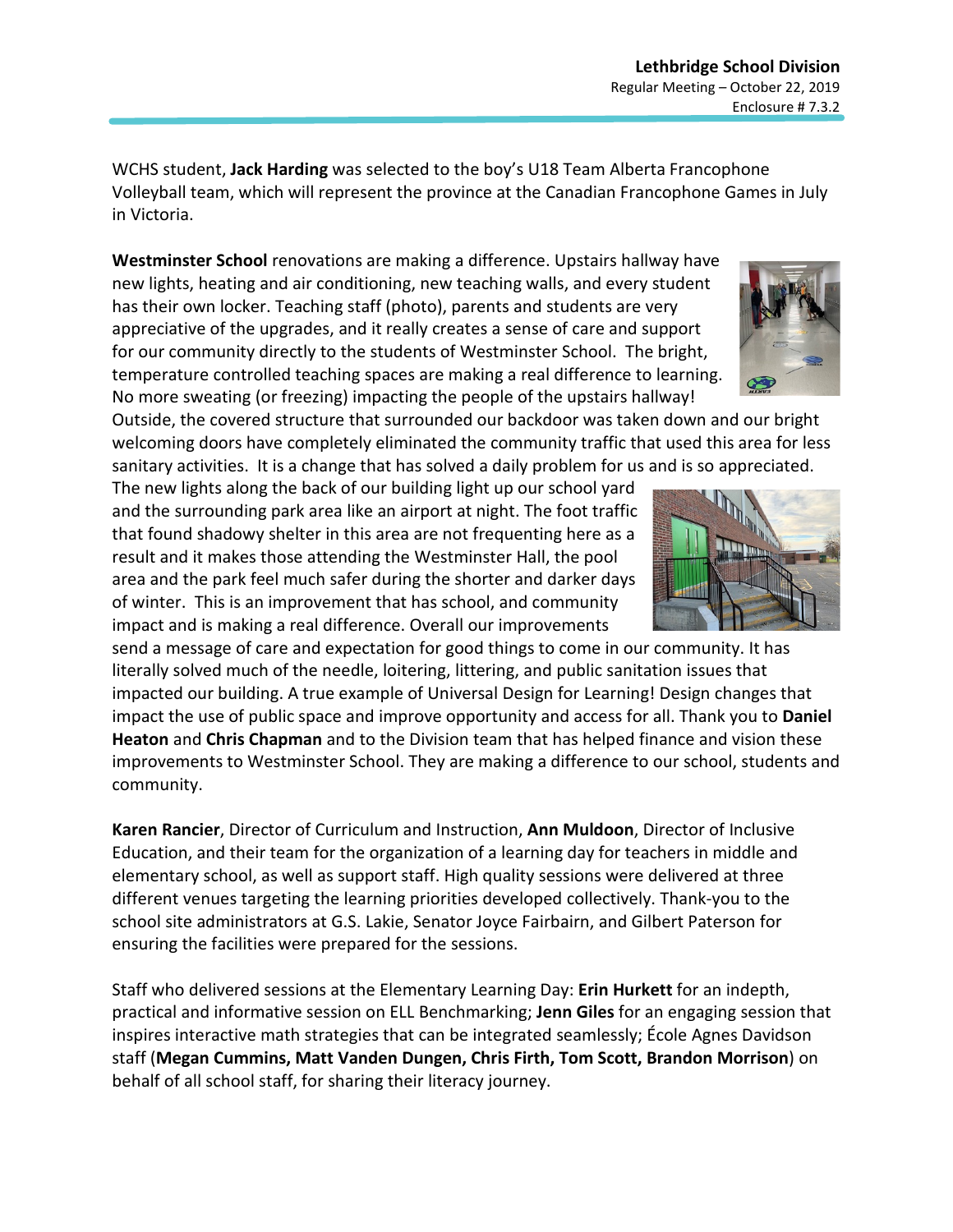Lakeview teacher, **Lara Hall** is competing in the upcoming New York marathon. The training and commitment going into this challenge is certainly noteworthy.

Registered Apprenticeship Program (RAP)/ Career and Technology Studies (CTS) student(s) **Hannah Robidoux-Toker** and **Kim Perry** will be receiving the 2019 High School Apprenticeship Scholarship from the Apprenticeship and Industry Training board.

Fleetwood Bawden grade 5 student, **Cole Jeremias** received the Gord Laurie Junior Golf Scholarship for \$500. The award was given in honour of showing outstanding sportsmanship, leadership and a positive attitude.

Congratulations to **Lakeview School** on their 25th anniversary of Feed the Bug! This initiative has helped raise over \$500,000 for local food banks.

Respectfully submitted,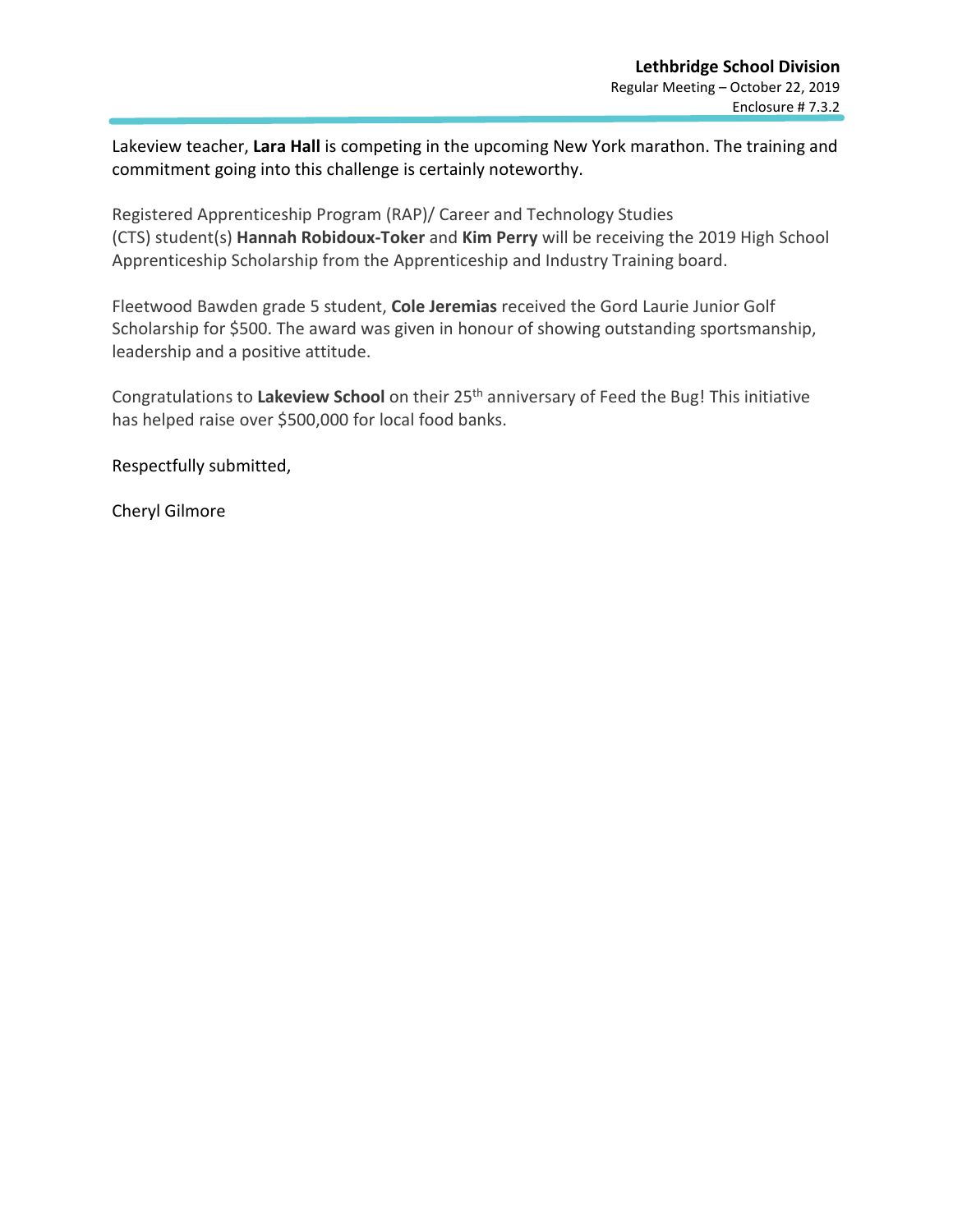October 22, 2019

To: Board of Trustees

From: Cheryl Gilmore Superintendent of Schools

## **RE: Board Priorities Report**

## **Background**

The Division Office Leadership Team is committed to keeping the Board informed regarding progress in Board priority areas. An update on progress will be provided in the form of a report each month.

## **Recommendation**

It is recommended that the Board receive this report as information.

Respectfully submitted,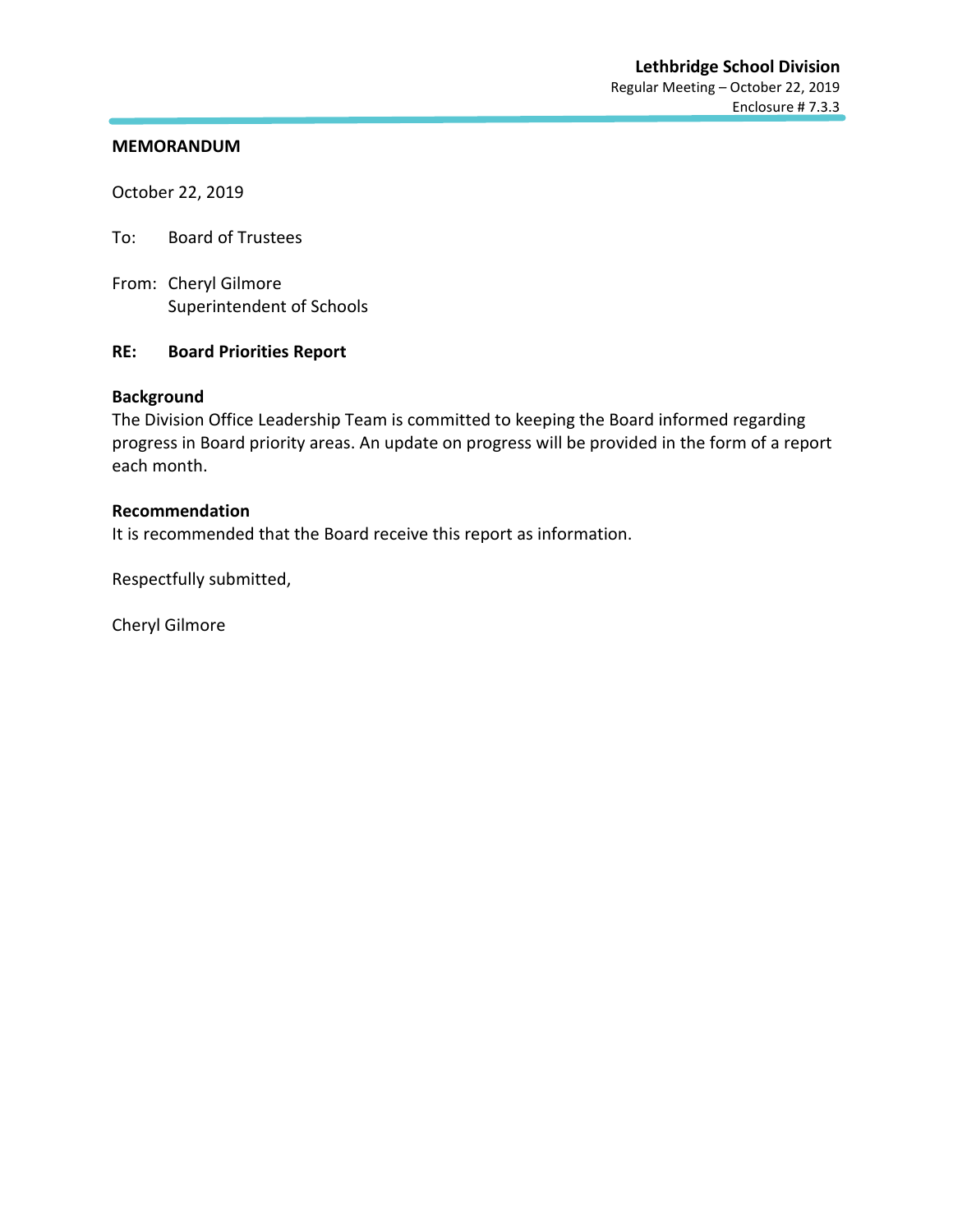

## **2019-2020 DIVISION PRIORITIES**

## **PRIORITY ONE: Achievement**

## **OUTCOMES:**

- 1. Students achieve student learning outcomes with strong foundational skills in literacy and numeracy.
- 2. Teachers possess a deep understanding of pedagogy that develops literacy and numeracy.
- 3. Students are lifelong learners possessing the skills and attributes to successfully transition within the system and to further education, credentialing or the world of work.
- 4. First Nations, Metis and Inuit (FNMI) student achievement relative to provincial standards will improve.
- 5. School administrators are highly skilled in all areas of the provincial School Leader Quality **Standard**
- 6. Teachers are highly skilled in all areas of the Teaching Quality Standard.
- 7. Support staff possess the knowledge, skills and attributes to support student success and create optimal learning environments.
- 8. Effective learning and teaching is achieved through collaborative leadership and structures that build capacity to improve within and across schools.
- 9. A comprehensive wellness approach promotes well-being and fosters learning.
- 10. The education system demonstrates collaboration and engagement to further Division priorities:
	- a. Parents feel welcome, included and possess agency to be full partners in their child's education;
	- b. Community members feel ownership as collaborative partners in the education of children;
	- c. Community minded organizations are engaged in collaborative delivery of programs and services to students.
- 11. Effective management of growth and capacity building to support learning spaces and the provision of programs.

## **PRIORITY TWO: Inclusion**

## **OUTCOMES:**

- 1. Schools are welcoming, caring, respectful and safe learning environments.
- 2. Schools are inclusive learning environments where all students are able to grow as learners.

## **PRIORITY THREE: Innovation**

## **OUTCOMES:**

- 1. Learners demonstrate the attributes of innovation, creativity and critical thinking in a process based learning environment.
- 2. Breadth of program choice provides opportunities for students to explore and grow as learners.
- 3. All learners effectively use technology as creative and critical thinkers capable of accessing, sharing, and creating knowledge.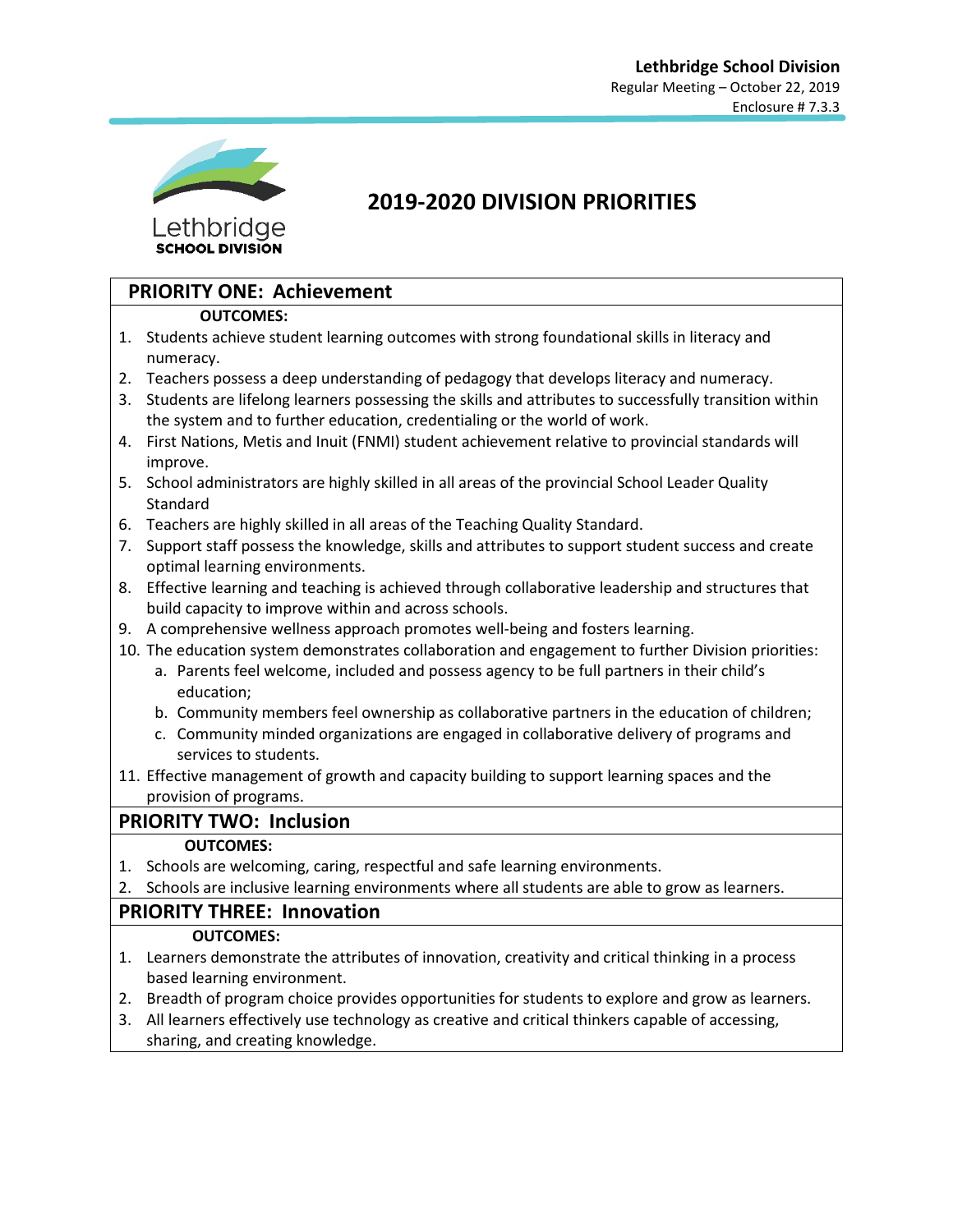## **2019-2020 DIVISION PRIORITIES REPORT TO THE BOARD**

## **PRIORITY ONE: ACHIEVEMENT**

## **Literacy**

- Bev Smith, Literacy Lead Teacher, continues to support classroom teachers in Kindergarten through grade 8 in the form of residencies, presentations to our new teachers in the Teacher Induction Program (TIP), at school-based PL Days, Collaborative Communities, and staff meetings.
- The Literacy Lead teacher provided support for the elementary Learning Day, and Year 2 Mentorship Program sessions.

## **Numeracy**

- Numeracy Lead Teacher, Jenn Giles, continues to support classroom teachers in Grades 1-9 in the form of residencies, presentations to our new teachers in the Teacher Induction Program (TIP), at school-based PL Days, Collaborative Communities, and staff meetings. Her areas of foci include the use of manipulatives, "Number Talks" and math vocabulary.
- As a result of the Numeracy Institute this summer, SAPDC has booked Jenn to host a full-day session in January based on the first two mornings of content from that Institute. LSD teachers will pay halfprice to attend.
- All schools had students complete the MIPI this fall with Jenn collating and analyzing the data, comparing it to PAT results, and then reviewing it with teachers and administrators. An "action plan" is to be created by each school to address areas of concern.

## **Curriculum Implementation**

• Alberta Education has released the current and drafts of future curricula on the New Learn Alberta website. Curricular documents can now easily be access by staff, students, parents, and all other stakeholders.

## **High School Initiatives: Off-campus, dual credit, high school re-design, career exploration**

• A variety of dual credit courses on the cue for 2019-20: Cinema 1000 and Management 1070 for the first semester; Liberal Education 2200, Liberal Education 1000 and Genetically Engineered Machines 1850 for the second semester.

## **Middle School Initiatives**

• The Middle School Learning Day held on October 15<sup>th</sup> focused on concept-based teaching and learning. Teachers listened to a speaker who conveyed some of the fundamental aspects of concept-based learning, engaged in an activity applying the pedagogy, and then had time to work together across school to collaborate and plan for implementation of one concept or unit this year.

## **Early Learning**

- The September 30 count showed fewer children accessing Program Unit Funding (PUF) than last year at the same time. This is the first time in many years that PUF numbers on September 30 have been lower than the previous year. We had 215 children accessing PUF on September 30 as compared to 236 last year at this time. By February 1, 2019 we hit an all-time division high of 265 children accessing PUF (having severe delays) in Early Education Programs and Kindergarten.
- Enrolment in Early Education Programs is seeing a similar trend with the number of children attending lower than last year. We currently have 479 children enrolled in Early Education Programs on the September  $30<sup>th</sup>$  count as compared to 507 last year at the same time.
- Kindergarten numbers are up from last year. On the September 30 count, it showed 814 children attending kindergarten programs across the division as compared to 766 last year on the September 30 count.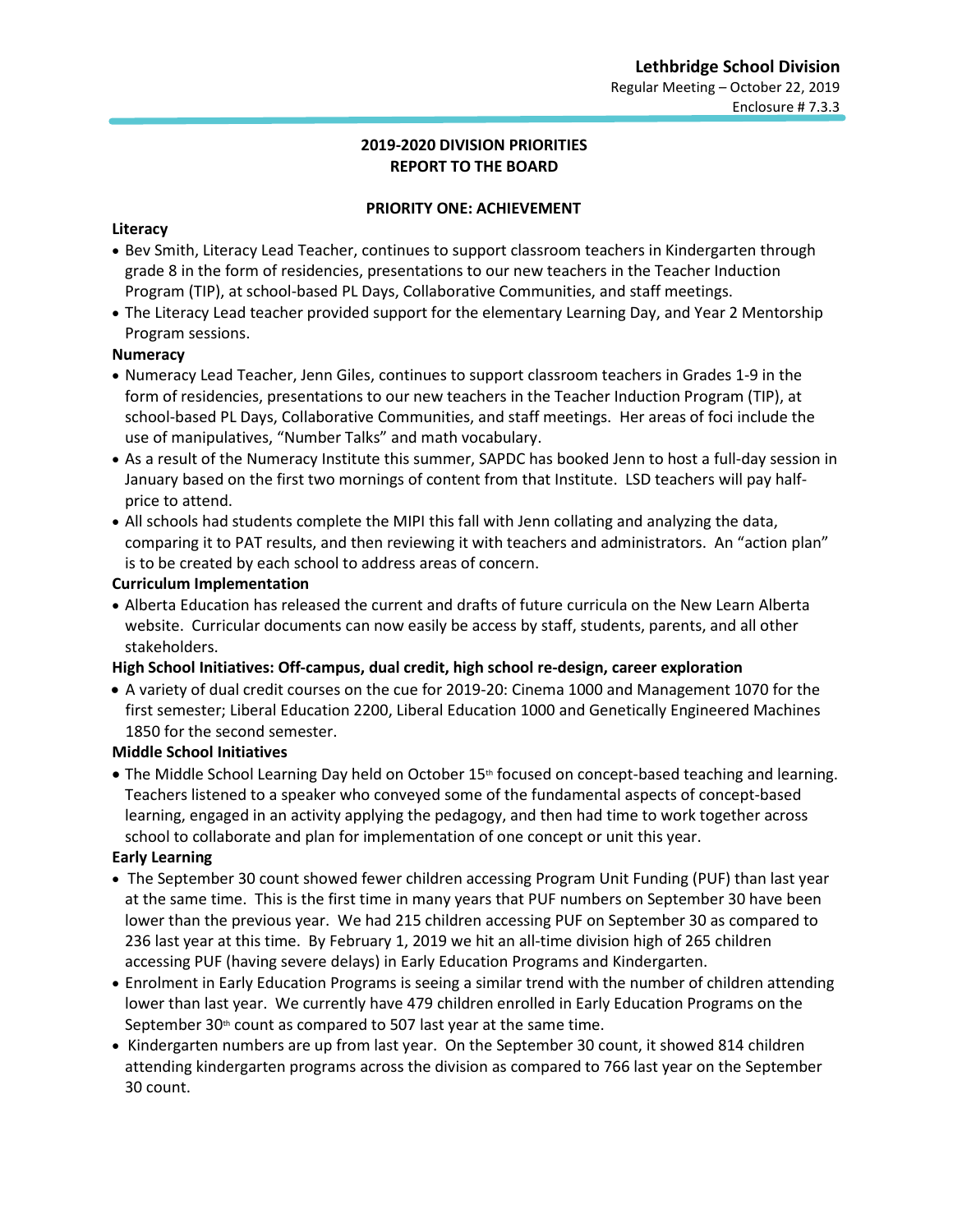• Kindergarten teachers will start the Early Years Evaluation (EYE) assessment October 16 and finish up data entry by November 6. This is a classroom-based observational assessment that provides excellent formative assessment information in time for parent-teacher interviews. This is year 3 in the 5-year commitment from the board for the Early Years Evaluation in kindergarten.

## **FNMI**

- KBE and LSD51 staff have met twice to discuss a Professional Learning exchange next year we are looking at offering 2 learning opportunities throughout the 2019/20 school year.
- We are revisiting the Territorial acknowledgement and tweaking it to be more inclusive.
- FNMI Policy will be ready for October 2019.

## **Administrator Professional Learning**

- Fall administrators retreat was held September 26<sup>th</sup> and 27<sup>th</sup>. Administrators spent the first day with Shelley Moore exploring Inclusive Education practices (instructional pedagogy that supports inclusive classrooms). The second morning was spent with the University of Lethbridge further developing understandings of Inquiry based professional learning and linking generative dialogue to classroom instruction.
- New administrators for the 2019-2020 school year had their second learning session on October 10 focusing on School Management practices (finance, facilities, risk management and communication). **Division Professional Learning** (Collaborative Communities, support staff, teachers)
- An elementary Learning Day was hosted on October 15<sup>th</sup> with Jenn Giles, Bev Smith, and Erin Hurkett presenting content on numeracy, literacy, and ELL Benchmarks, respectively. All Elementary teachers rotated through each of the sessions so that everyone was able to access the same information. In the afternoon, elementary schools updated their Literacy and Numeracy schoolbased plans.
- A middle school Learning Day was hosted on October 15<sup>th</sup> Information regarding the day is described above under the Middle School section.
- First Aid Certification offered in three sessions beginning October 16 26.
- First Aid Recertification offered October 28/29 and November 2.
- New Hire Orientations (including substitutes):
- o October 22, 23, 24
- PowerSchool Training provided to all the Administrative Professional Group –September 23.
- A support staff PL Day was held on October 15 at Gilbert Paterson Middle School for elementary and middle school staff (over 300 participants). The focus was on mental health and supporting students with ADHD.
- SIVA training is being provided for approximately 40 educational assistants during the week of October 15.
- Starting on October 17, working with Alberta Health Services, we are hosting a literacy in-service for students with complex communication needs. Follow-up literacy sessions will take place on October 22, November 7 and November 14.

## **Teacher Induction Support for Quality Teaching and Leading [TIP]**

- TIP Year 1 participants attended a full day session on September 23<sup>rd</sup> with sessions focusing on inclusion, Parent/teacher interviews, tips for first year teachers from a principal panel, followed by time with their mentors.
- Year 2 Tip participants attending sessions on September 25<sup>th</sup>, the focus was on Board Priority 1: Achievement. Lead teachers Bev Smith (Literacy) and Jenn Giles (Numeracy) provided sessions.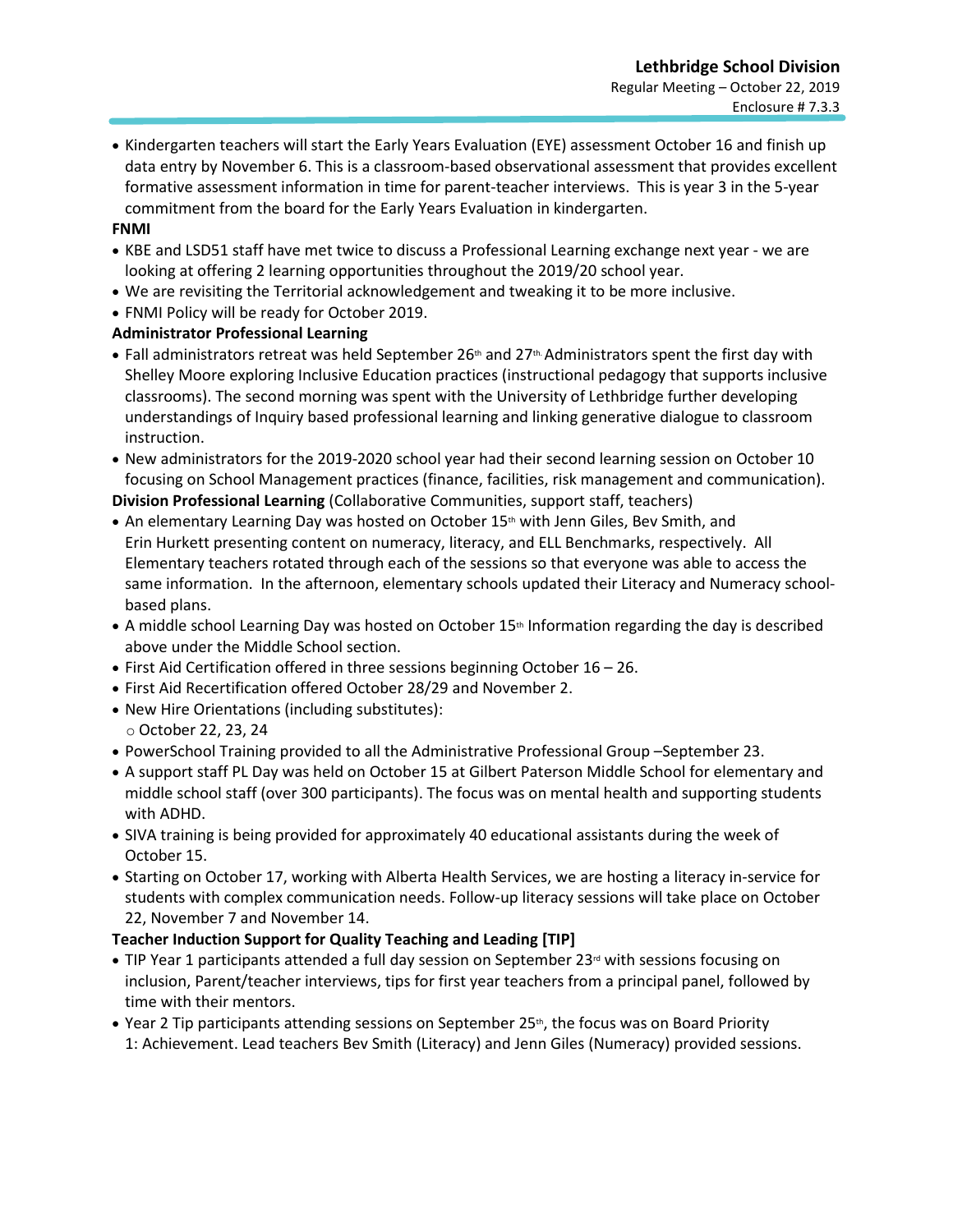## **Parent Engagement**

• The first Division School Council meeting was held on Monday, October 7<sup>th</sup>. The agenda included Board committee representation, brainstorming for parent learning topics for the rest of the year, inclement weather guidelines, and sharing of roundtable reports.

## **Community and Business/Industry Engagement**

• Human Resource Team is attending Career Fairs: o Medicine Hat College - October 23.

## **PRIORITY TWO: INCLUSION**

**Students as learners in an inclusive environment** (Indicators of Inclusive Schools; RTI Framework; Universal Design for Learning)

- The district RTI framework has been finalized and shared with administrators at principal meetings. Schools are asked to use the framework and the principles of RTI as a guide in developing systems, structures, and instructional practices that ensure all students have the supports/interventions needed for certain access to the programs of study.
- In addition to the new Limited Formal Schooling program at GS Lakie to meet the needs of middle school students, we have also added a teacher at Winston Churchill High School to provide additional support to the high number of newcomer/refugee students registered since early September.
- As of October 5, we have 151 students who are new to Canada this school year. Of that number, 82 (54%) are refugee students, most of whom have limited formal schooling.
- Our ESL lead teacher, Heather Willms, is currently away on leave, so Bev Smith and Ann Muldoon have been doing intakes for new students.
- In Heather's absence, Erin Hurkett, principal at Mike Mountain Horse School, provided PL on completing Alberta Education K-12 Proficiency Benchmarks for all elementary teachers on October 15.

#### **PRIORITY THREE: INNOVATION**

## **Process Based Learning Environments**

• Inquiry and project-based learning, while related, are two different types of teaching and learning. Both are related to concept-based teaching and learning, and Grades 1-9 teachers and administrators had the opportunity to learn more about them with Sue Jackson on September 16th and 17th.

## **Breadth of Program Options**

• A number of dual credit programs being offered as identified above in the high school program section. The Division is working with Career Transitions to offer an Iron Workers program this spring (would be the 3<sup>rd</sup> year of delivery). The first evening information session regarding the program was held October 16th.

## **Technology**

- Lethbridge School Division will be presenting at ALTE on how interactive globes are being utilized in our schools. The Lethbridge School Division received a grant last year for the globes from ATLE and the globes have been successfully implemented into our Learning Commons.
- Chinook High School and Winston Churchill High School have ever-greened school laptops. The Tech Team is currently finishing setting up and building 200 laptops at Chinook with the help of some of the grade 9 students.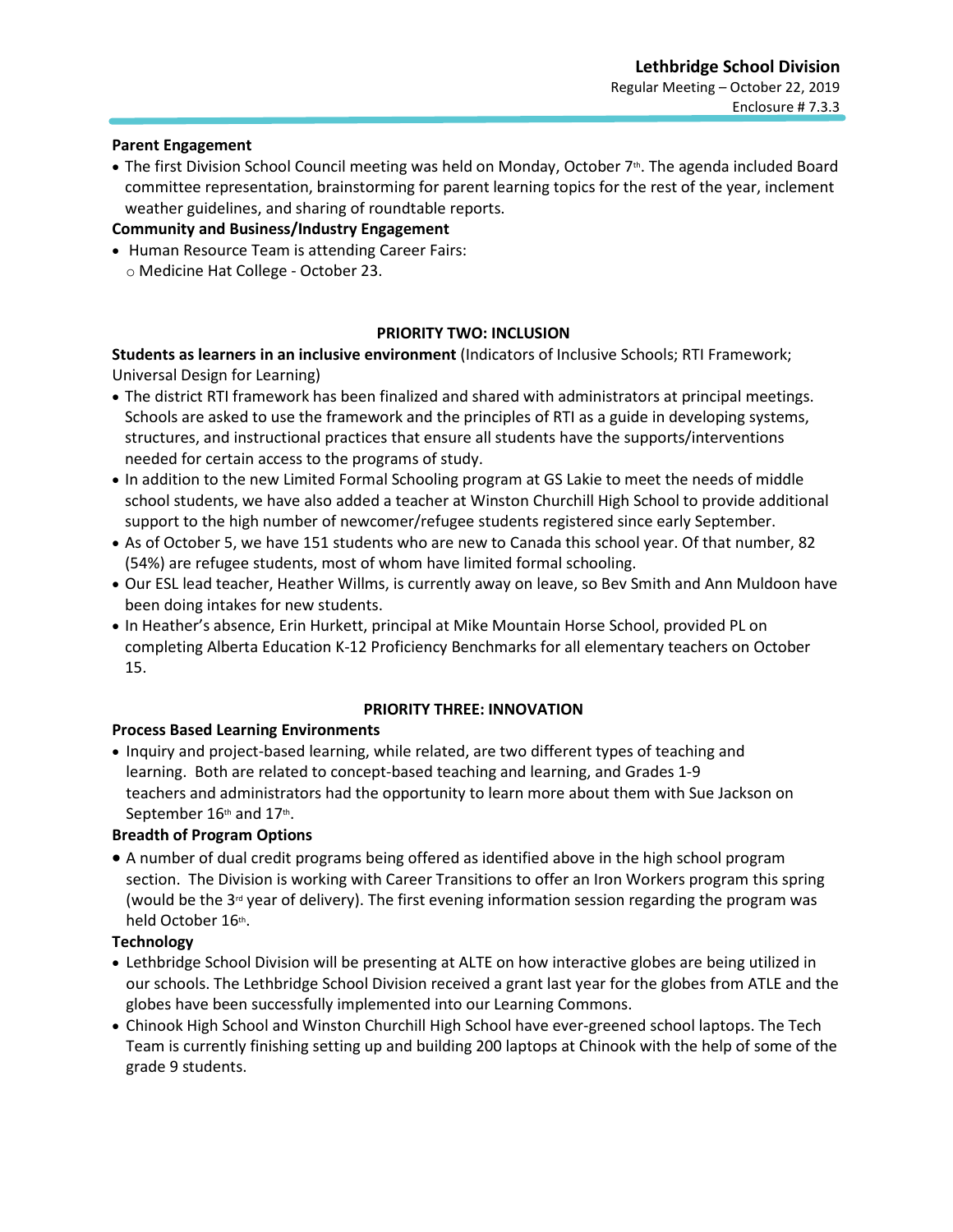- The Technology Department is working with maintenance to roll out a new online ticket system for the Maintenance Department to use. Currently, the new system will be fully functional and in use starting January 2020.
- The Technology Department will be away October 16 and 17 for a Department Retreat. During the retreat, team members will review procedures, create new projects, set department goals and review the departments mission and vision statement.
- On October 9, 2019 at 6:00 p.m., Wilson Middle School hosted a parent information session on Social Media and the Impact on Youth. The presentation was well attended with over 30 parents in attendance.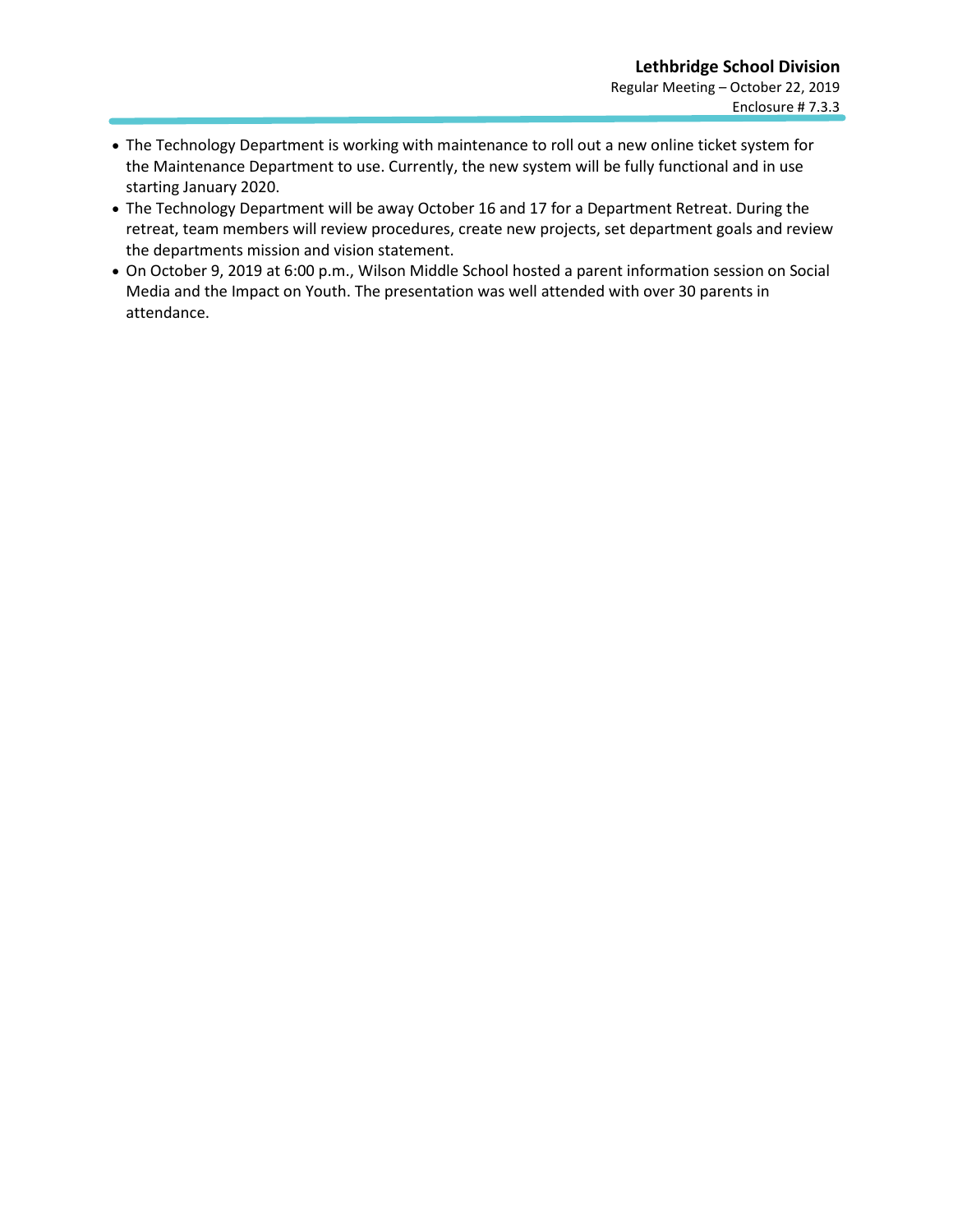October 22, 2019

To: Board of Trustees

From: Cheryl Gilmore Superintendent of Schools

## **RE: Donations and Support**

## **Background**

Lethbridge School Division is fortunate to be in a community that strongly supports programs and services for students. The Division is appreciative of the difference the support makes to the lives of children. These partnerships and support further the efforts of helping children come to school ready to learn, providing opportunities for engagement, and facilitating student growth and well-being. Listed below and attached are the donations and support received by the Division.

• **Telus** employees donated \$3,000 toward the Making Connections Weekends and More (WAM bag) program for local families. Local Telus employees contribute money per paycheque to a community initiative.

## **Recommendation**

It is recommended that the Board receive this summary as information.

Respectfully submitted,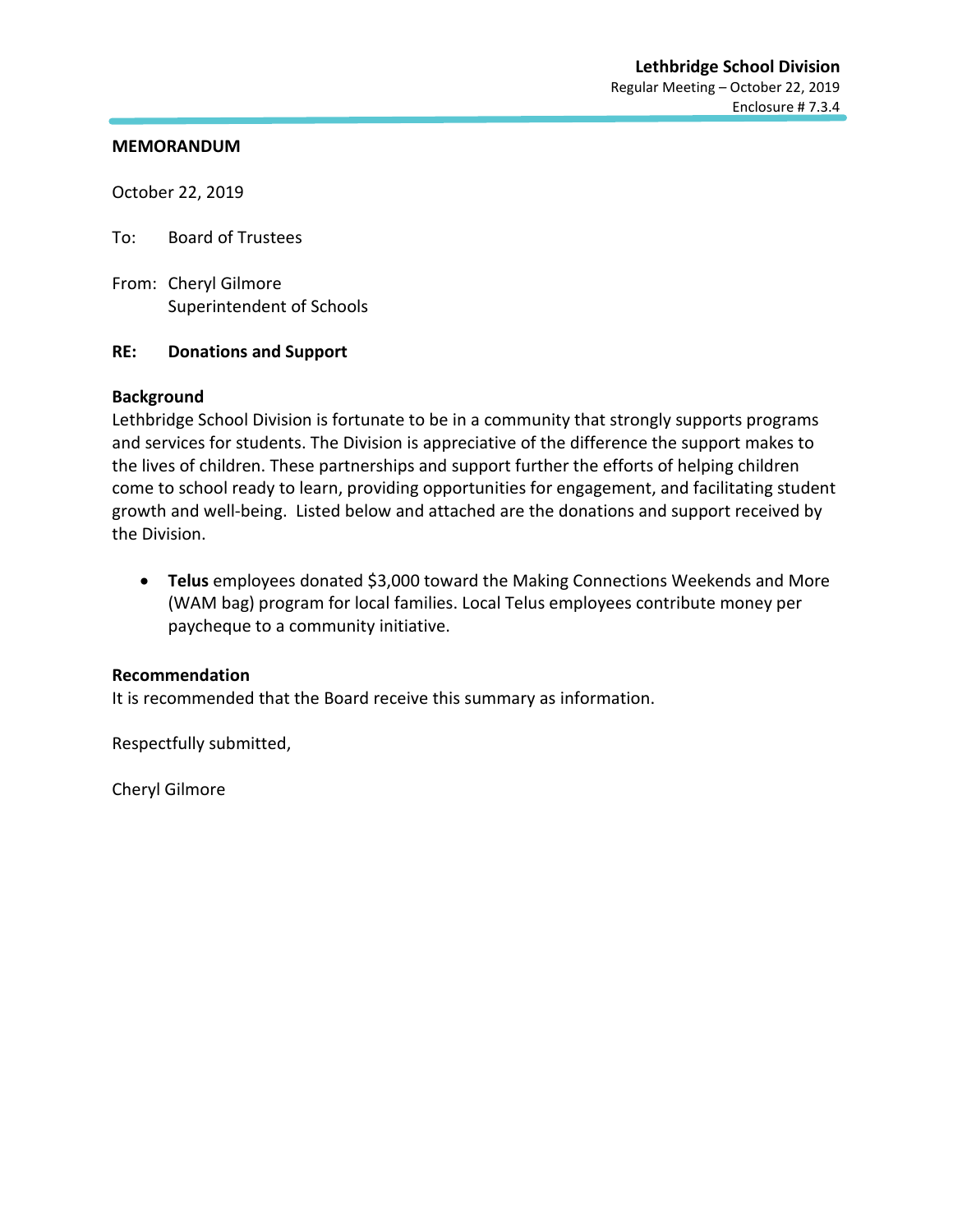October 22, 2019

To: Board of Trustees

From: Cheryl Gilmore Superintendent of Schools

## **RE: Snacks with the Superintendents – Immanuel Christian Secondary School**

## **Background**

At the beginning of each school year, Executive Council members are designated as school liaisons for each of the Division schools. As a liaison, the Executive Council members represent the Division at school functions. It has also been a long-standing practice for Executive Council members to visit schools and classrooms on a regular basis, observing first-hand the activities that take place in the school. Visits by Executive Council members are appreciated by staff.

On a monthly basis Executive Council as a whole meets with the staff of one school for snacks. The informal meeting provides an opportunity for staff to share highlights of their school. Additionally, Executive Council members can share information about Division initiatives and respond to questions staff members may have.

All the staff of Immanuel Christian Secondary School have been invited to have Snacks with the Superintendents on Thursday, November 14, 2019 beginning at 7:45 a.m.

## **Recommendation**

It is recommended that the Board receive this summary as information.

Respectfully submitted,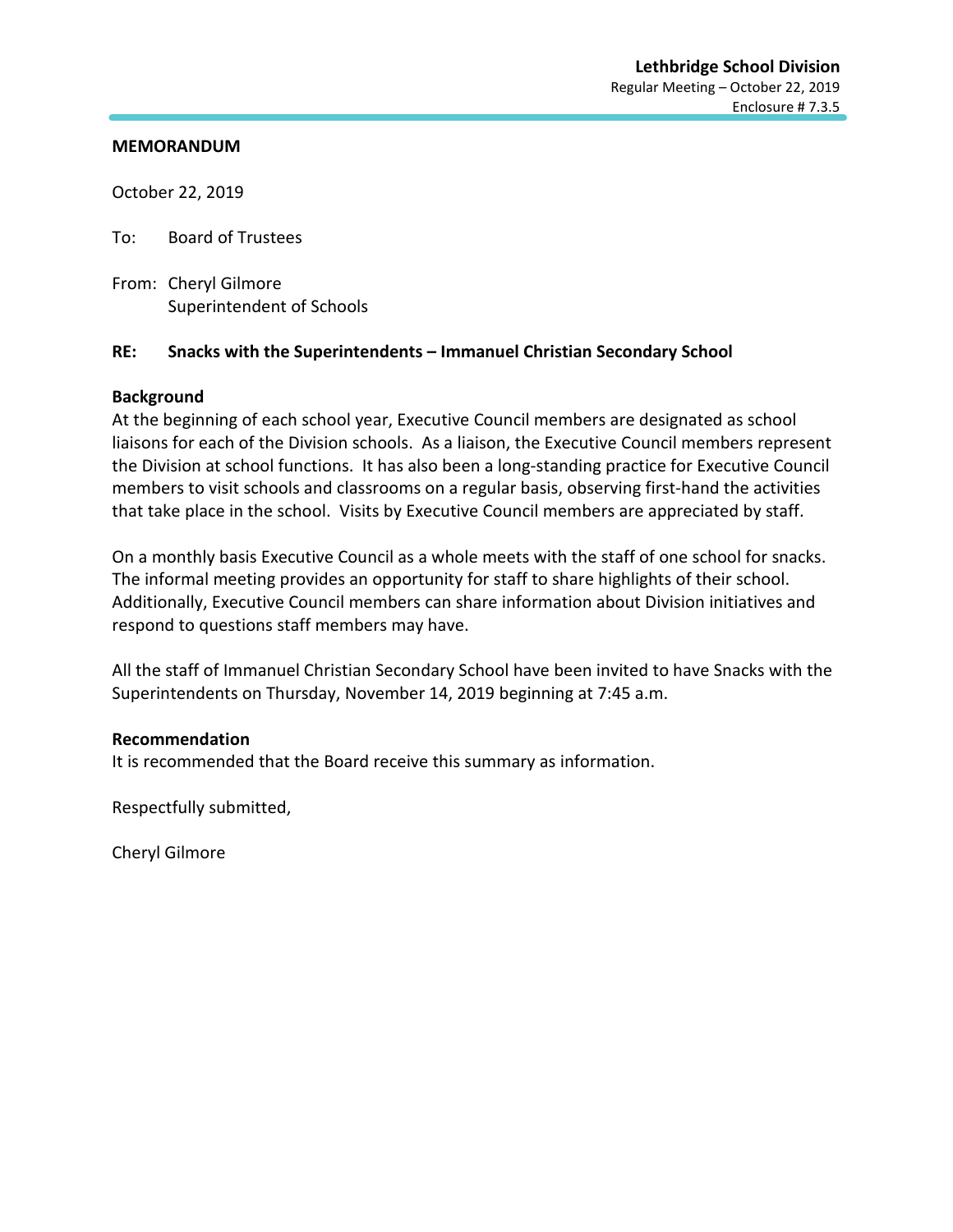## **Calendar of Events for Board of Trustees**

| 29        | <b>Team Lethbridge Meeting</b>                              |
|-----------|-------------------------------------------------------------|
|           | 12:00 pm, Sandman Hotel                                     |
| 30        | Team Lethbridge Kick-Off Event                              |
|           | 5:00 pm, Sandman Signature Lethbridge Lodge                 |
| 1         | <b>Boundary Review Committee</b>                            |
|           | 3:30 pm, Education Centre Conference Room                   |
| 4         | <b>Division School Council</b>                              |
|           | 6:30 pm, Education Centre Board Room                        |
| 6         | Breakfast with the Board                                    |
|           | <b>Education Centre</b>                                     |
| 6         | Take Your Child to Work Day for Grade 9 students            |
| 11        | Remembrance Day                                             |
| 12        | No School for students                                      |
|           | Division-wide Professional Learning Day                     |
| 12        | Board Committee of the Whole                                |
|           | 3:00 pm, Education Centre                                   |
| 13        | <b>Education Centre Leadership Team Meeting</b>             |
|           | 9:00 am, Education Centre                                   |
| 13        | <b>Policy Advisory Committee</b>                            |
|           | 12:30 pm, Education Centre Computer Lab                     |
| $13 - 15$ | Rock Your Moc's                                             |
| 14        | Administrators' Committee Meeting                           |
|           | 1:15 pm, Education Centre Board Room                        |
| $17 - 19$ | Alberta School Boards Association (A.S.B.A.)                |
|           | <b>Fall General Meeting</b>                                 |
| 20        | No Kindergarten for students - Parent Teacher Interviews    |
|           | A.S.B.A. General Organizational Meeting                     |
|           | 10:00 am, Holy Spirit School Division                       |
|           | Administrators' Committee Banquet                           |
|           | 6:00 pm, Sandman Signature Lethbridge Lodge                 |
|           | NO SCHOOL for students ALL Day for Elementary and AFTERNOON |
|           | for Middle School (Professional Learning and Parent Teacher |
|           | Interviews)                                                 |
|           | NO SCHOOL for students                                      |
|           | <b>Professional Learning Day</b>                            |
|           | Division Student Advisory Council                           |
|           | 12:30 pm, LCI Small Lecture Theatre                         |
|           | <b>Board Meeting</b>                                        |
|           | 3:30 pm Education Centre Board Room                         |
|           | 20<br>20<br>21<br>22<br>26<br>26                            |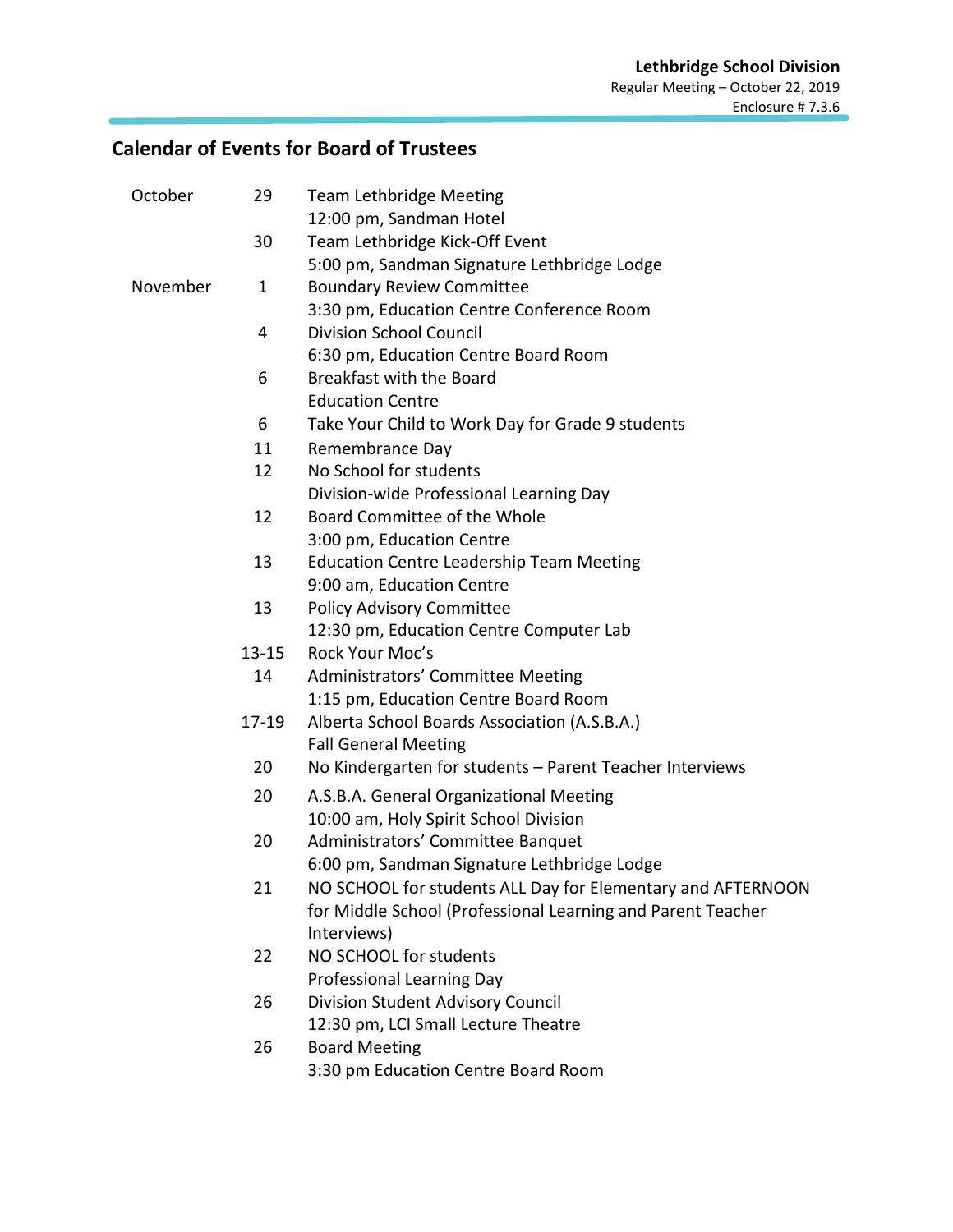October 22, 2019

- To: Board of Trustees
- From: Christine Light, Trustee

## **RE: Poverty Intervention Committee – October 1, 2019**

Trustee Christine Light will provide an oral report.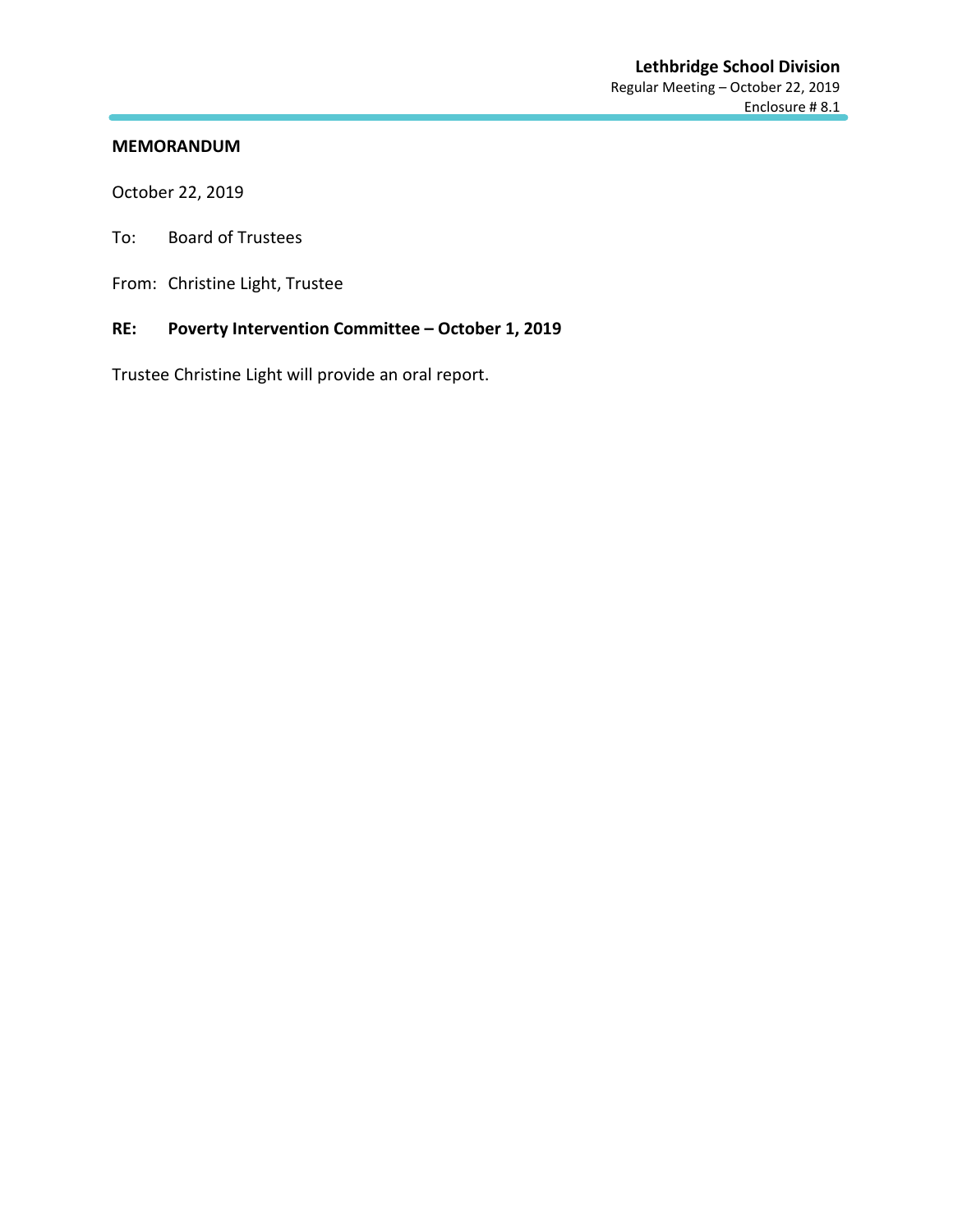October 22, 2019

To: Board of Trustees

From: Tyler Demers, Trustee

## **RE: Division School Council – October 7, 2019**

The Division School Council meeting minutes are available on the Division website: <https://www.lethsd.ab.ca/download/208238>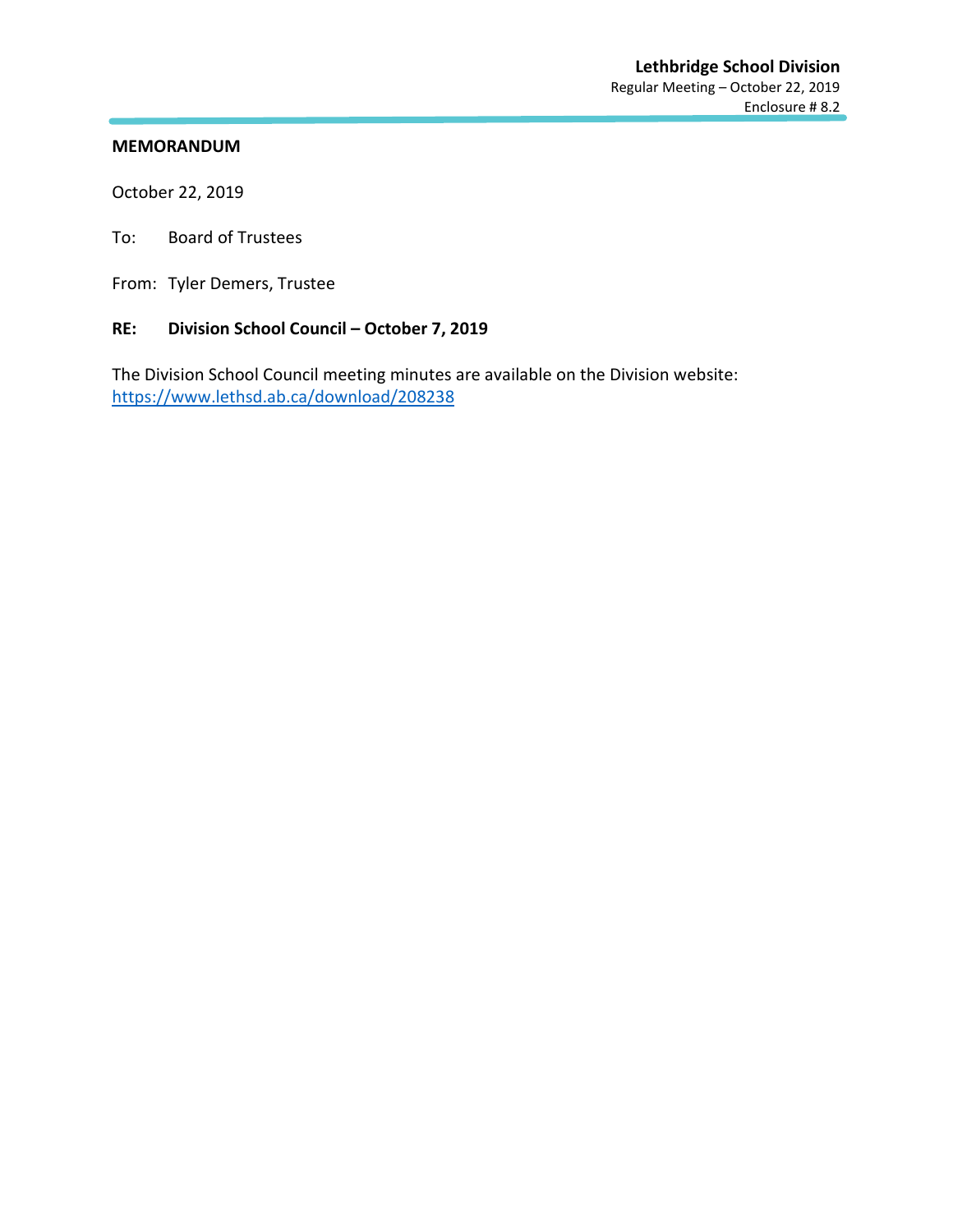October 22, 2019

To: Board of Trustees

From: Christine Light, Trustee

## **RE: Community Engagement Committee – October 10, 2019**

**Executive Staff, Trustees & Parents Present**: Cheryl Gilmore, Christine Lee, Christine Light, Jan Foster, Heather Paul, Holly Debnam

## 1. Committee Terms of Reference

Terms of Reference read, and the following changes have been made:

- 'District' to 'Division'
- 'Director of Finance' to 'Department of Business Affairs'
- Adding to Annual Objectives: Determine school community and Lethbridge community interest and passion for continuing the legacy of the One District One Book (2018-19) project every 6 to 7 years. The Committee will gauge interest two years prior to potential implementation date.

## 2. ICE Scholarship Breakfast

- Promotional information on Judy Trinh, this year's keynote speaker, was reviewed.
- Christine Lee indicated that 6 of the 7 previous sponsors have committed for this year and anticipates the 7th will be forthcoming. We have two new event sponsors: Spirus (\$600) and MRG/ Xerox (\$300). We have \$12,000 in table sales to date with these sponsors. Ticket sales will be starting in November.
- Holly Debnam will sit on the Scholarship Application/Selection Committee with Christine Light. Heather Paul will sit on the Event Planning Committee with Jan Foster.
- Brainstorming: how to capture the theme of 'Diversity' throughout the event given Judy Trinh's message (i.e. students greeting guests from various ethnic backgrounds wearing cultural dress).
- Ask students to have their displays set up the night before
- Student Performance: smaller group ensemble followed by a brief dance performance?
- Jan indicated that Flowers on 9th will be donating the flowers for the center- pieces again.

## 3. Legacy of 1D1B – Community Engagement role?

The committee discussed role in keeping the legacy of the 1D1B project alive. It was recognized that it would not be the committee's role to organize such a large initiative or be responsible for raising the funds. The committee's role would be to gauge interest. It was emphasized and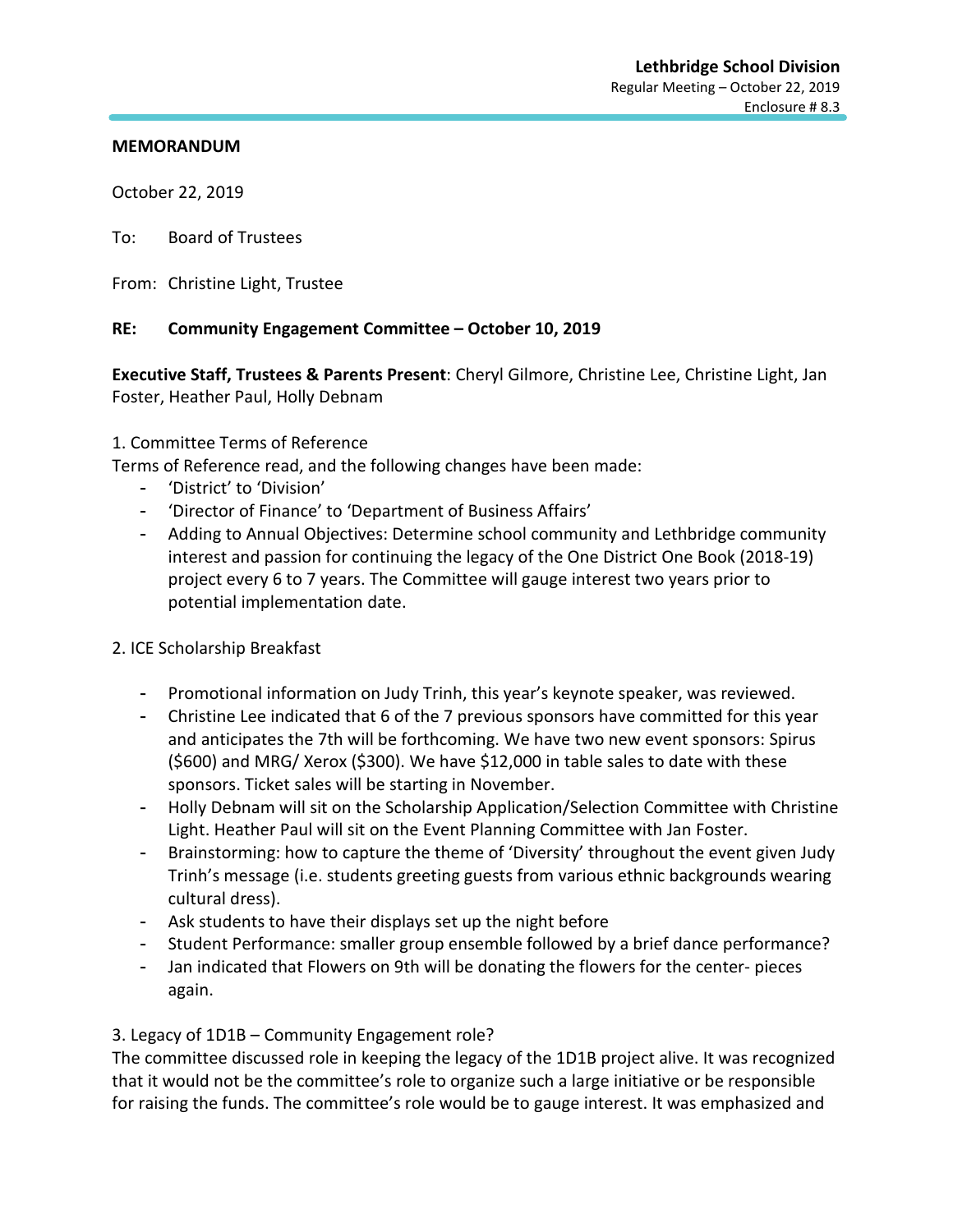understood that the interest had to be heightened and articulated with passion for such a large project to have a chance of success. This new role was added to the Annual Objectives of the Committee Terms of Reference so that it would be remembered.

4. Other areas of pursuit for the Community Engagement Committee

Q: What are other ways to generate relationships?

- Holly made the point that at the school level thinking should be more centered on students "interacting and connecting" with off-campus experiences rather than going into the community or on excursions for the experience in isolation. Perhaps emphasis on showcasing and recognizing students and schools when they have projects that engage community.
- Continued branding of the Division

NEXT MEETING - Thursday, December 5th at 6:00

Agenda Topics: ICE scholarship progress Communication Plan review Town Hall

Respectfully Submitted,

Christine Light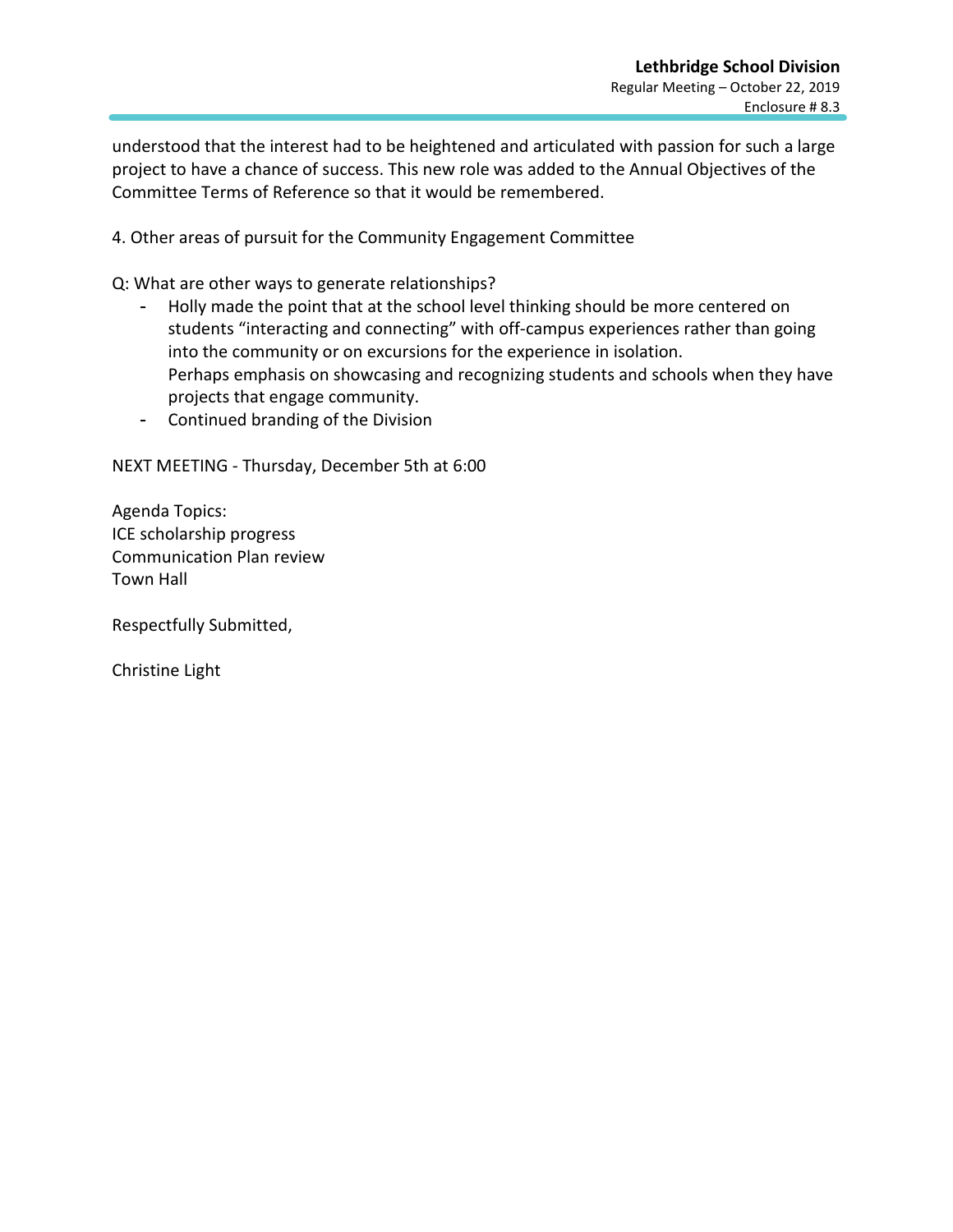October 22, 2019

To: Board of Trustees

From: Lola Major, Trustee

## **RE: Policy Advisory Committee – October 16, 2019**

The Policy Advisory Committee met on October 16, 2019. Terms of Reference were reviewed.

The following policies were reviewed:

- Policy 902.1 Repair and Maintenance
- Policy 902.2 Security of Equipment and Facilities
- Policy 902.3 Audio and Video Surveillance
- Policy 902.5 Disposal of Property
- Policy 903.1 School Closure
- Policy 904.1 Surplus Space
- Policy 603.1 Animals in Schools

The next meeting will be held November 13, 2019.

Respectfully submitted,

Lola Major